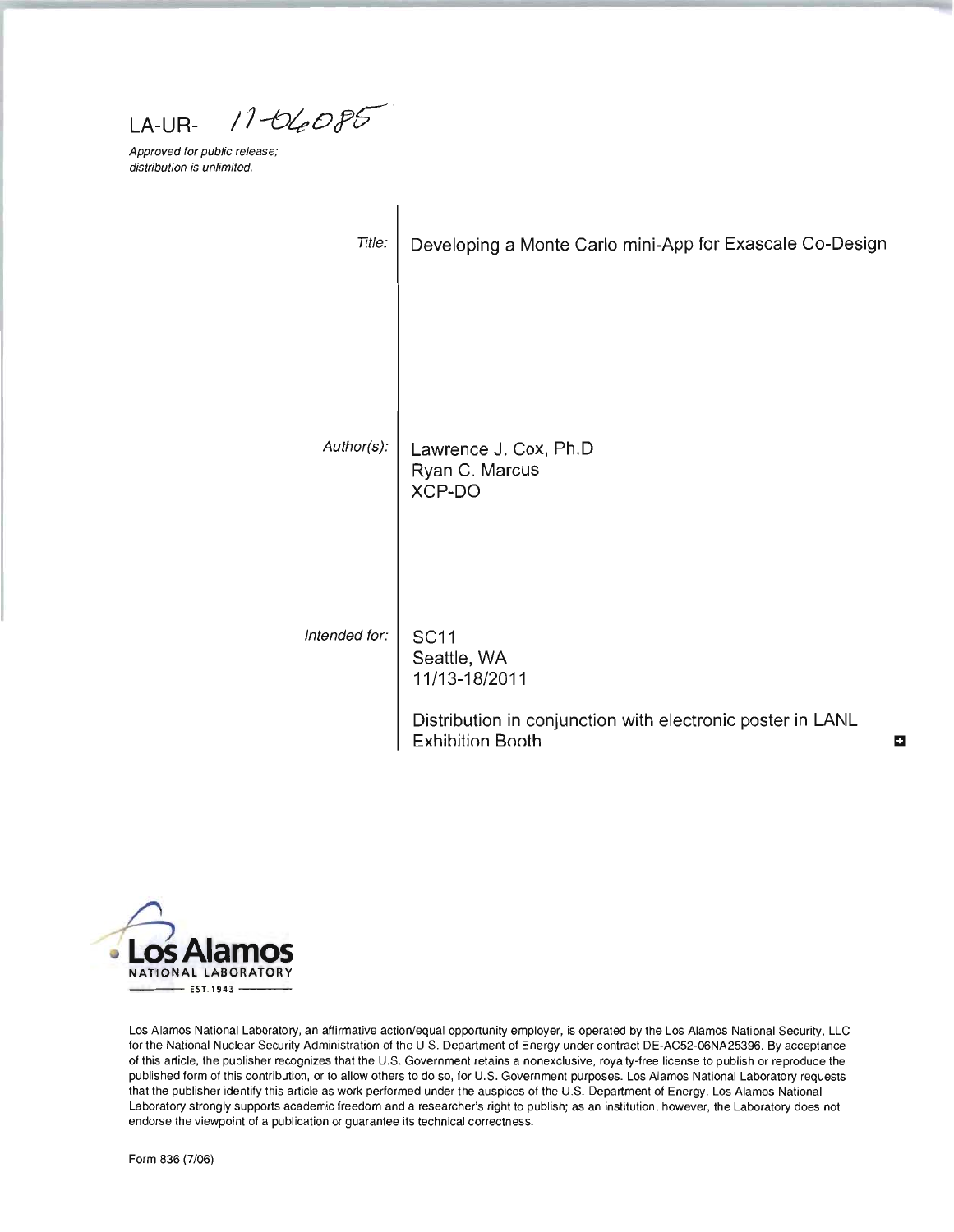*Monte Carlo Mini-App for Exascale R&D LA-UR ii-xxx* 

# **Developing a Monte Carlo mini-App for Exascale Co-Design**

Larry J. Cox, Ryan C. Marcus X-Computational Physics Division Los Alamos National Laboratory

#### **Abstract**

Exascale computing research and development will need an understanding of the intended computational applications by the full spectrum of researchers. Co-design research teams will require representative applications to guide their research.

One of the important applications is Monte Carlo Radiation Transport, such as that supported by the ASC software package MCNP. This paper presents a Monte Carlo "mini-App" for Exascale R&D that encompasses many of the necessary algorithmic components of Monte Carlo transport. The physics in kept intentionally simple to avoid export control concerns. However, an effort was also made to make it representative of the "real" physics used in codes such as MCNP.

The primary goal for this MC mini-App is to clearly define the computational requirements and constraints while leaving open as much of the computer science as possible.

A secondary goal of this effort is to develop one or more sample implementations of the App that may help to advance Exascale R&D.

As the Exascale R&D progresses, this MC mini-App will provide a framework to include more realistic physics and to explore emerging hardware/software paradigms.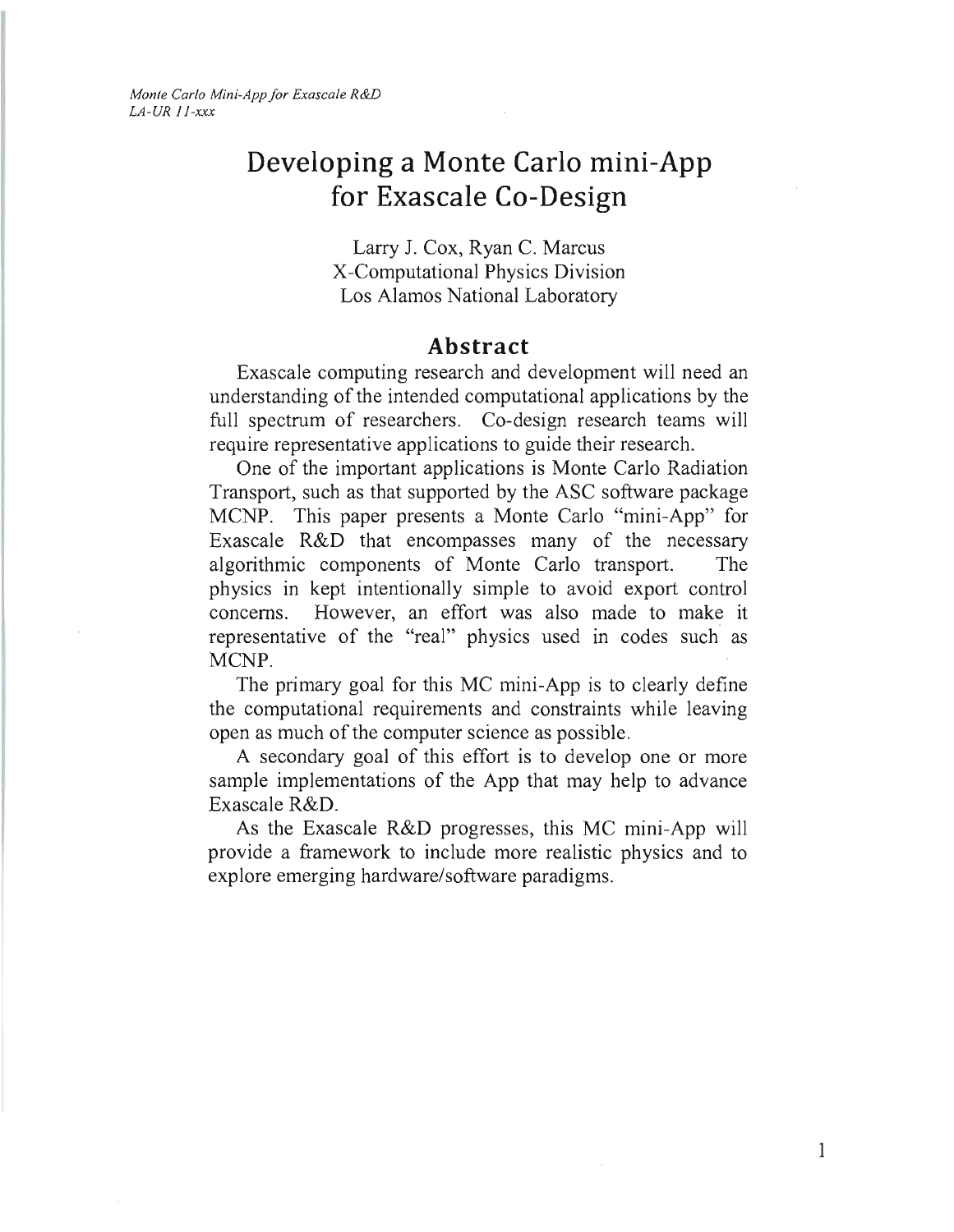### **1. Introduction**

Monte Carlo radiation transport methods are widely-used for studying the interaction of radiation with matter in almost every scientific and engineering discipline. Specific areas of application include, but are not limited to, radiation protection and dosimetry, radiation shielding, radiography, medical physics, nuclear criticality safety, detector design and analysis, nuclear oil well logging, isotope production, accelerator target design, fission and fusion reactor design, decontamination and decommissioning of nuclear facilities These methods are essential to many NNSA missions.

One example of a Monte Carlo software package is the family of codes referred to as MCNP. The latest version of this family, MCNP6, is a general-purpose, Monte Carlo N-Particle code that can be used for neutron, photon, electron, ion and exotic particle transport. MCNP6 is a merging of the MCNP5 and MCNPX efforts into a unified, multi-purpose code base. There are thousands of users in many nations, in many industries and at many universities around the world.

The goal of this effort is to develop a neutral-particle  $(n, \gamma)$  Monte Carlo radiation transport package tailored to solve one or more specific problems of interest and capable of running on most or all emerging hardware/software paradigms. Possible domains of interest include, but are not limited to, criticality, radiography, shielding. For now, criticality will be adopted as the canonical scientific application.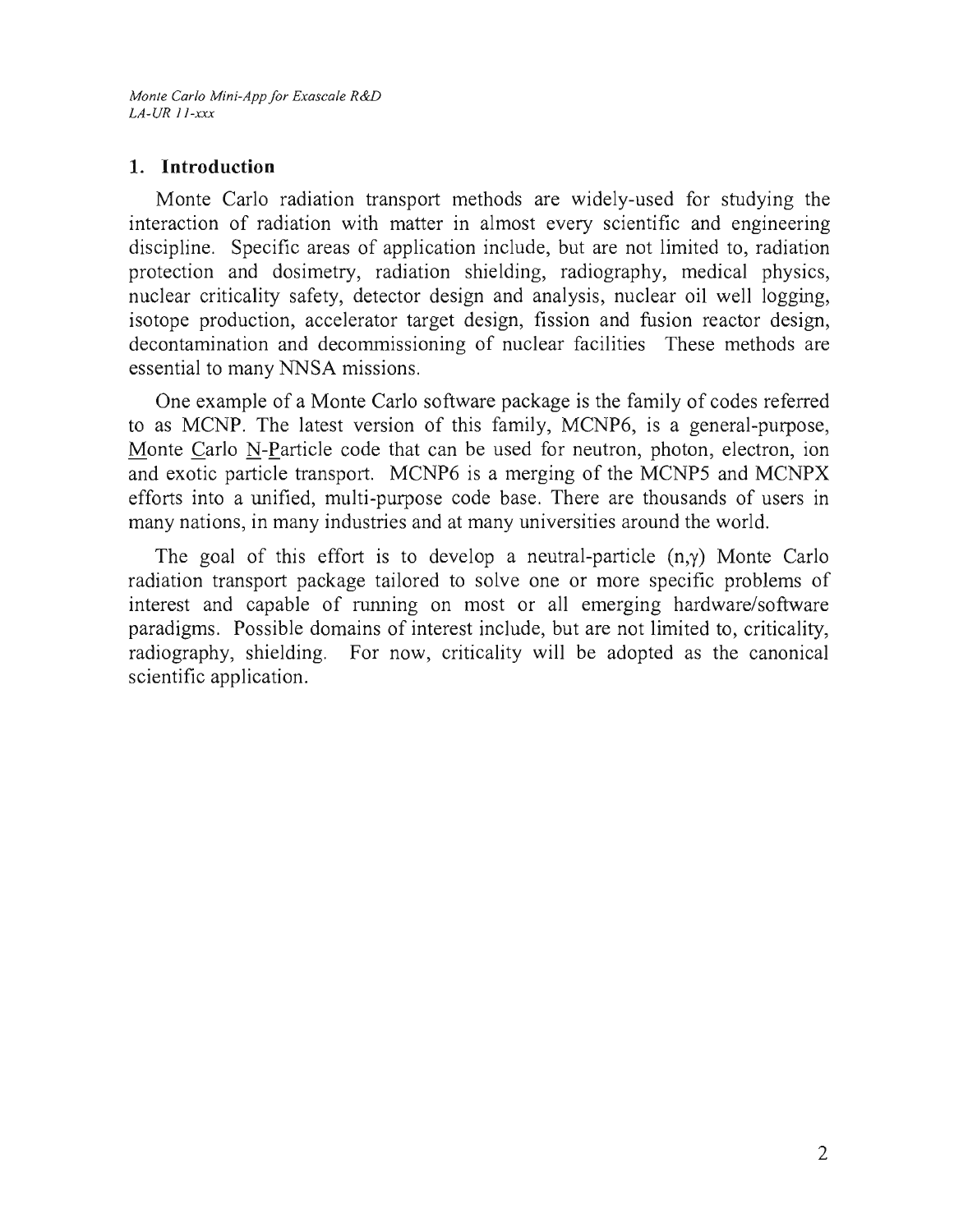*Monte Carlo Mini-App for Exascale R&D LA-UR II-xxx* 

# 2. Project Objectives

Given a geometric configuration, its composition and a source of radiation, the computational goal of the MC mini-App is to compute the *scalar*, *energydependent* radiation flux in each geometrical zone.

Flux is defined as number per unit area (e.g., mol/cm<sup>2</sup>). The radiation source may be a fixed (external) source, or it may be material reactivity *(e.g.,* fission in a nuclear reactor). In the later case, iteration will be needed to arrive at a selfconsistent flux (addressed later).

The *primary goal* will be to clearly define the computational requirements for the mini-App in terms that can be used to create multiple implementations.

A *secondary goal* will be to create one or more sample implementations.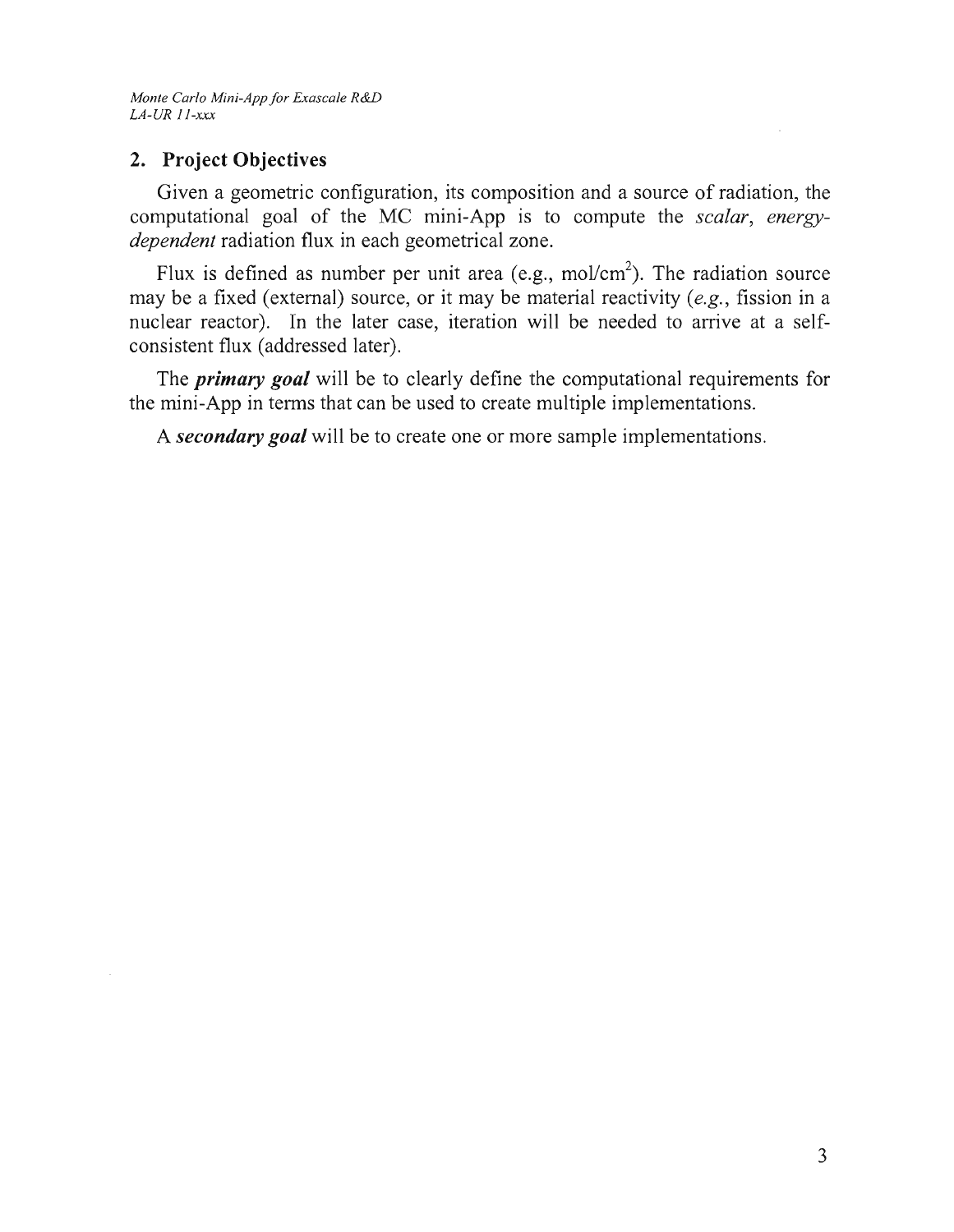# 3. Assumptions and Definitions

Random Number Generator: A parallel-capable random number kernel will needed that provides a predictable, independent random number sequence to an arbitrary number of processes. The method(s) used in MCNP6 (src/mcnp random.F90) will form the basis for this functionality and will be recast as needed into other languages.

(Initial) Source Specification: A description of a radiation source is a required component of a problem definition. This may be a user-defined external source (e.g., for radiography), or an initial guess at an internal source (e.g., for criticality). This data may need some processing, but will remain fixed after startup. It is needed only in computational step 1 (see Section 4).

Geometry: The geometry will be a "product" mesh (e.g., the geometry construct allowed in the LNK3DNT format). Each axis is specified as a list of intercepts. The geometry is the  $1/2/3D$  outer product of the axis vectors. Cartesian (XYZ) will be the initial geometry addressed. However, extension to Cylindrical  $(RZ, RZ\theta)$  and spherical  $(R)$  will be kept in mind during development. Distances will be measured in centimeters (cm). Angles, when implemented, will be expressed in revolutions (1 rev =  $2\pi$  radians =  $360^{\circ}$ ).

Composition: The materials present in the geometry can be separately defined and stored. Since composition information is not needed at the same time geometric data is needed, keeping them separate offers more flexibility in memory placement and access. A set of composite mixtures (materials) will be defined based on their isotopics (specified in atom fractions). The isotopics will remain fixed during the calculation.

Cross Section Data: To calculate the interaction of the radiation flux with the geometry and its materials, isotopic cross section data is needed. Because the material mixtures will not change, cross section data can be loaded and partially preprocessed at startup. The nature of the radiation sources (radiation type(s), energy range, reaction channels of interest, etc.) will affect which cross section data will be needed. A computational kernel for calculating mean free path as a function of radiation type, energy and material will be needed. For creation of secondary emissions (child packets), double-differential cross section data may be required for some isotopes and reactions channels.

Type Defs: The following format is used to define data "types."

*Type(obj): camp comp2*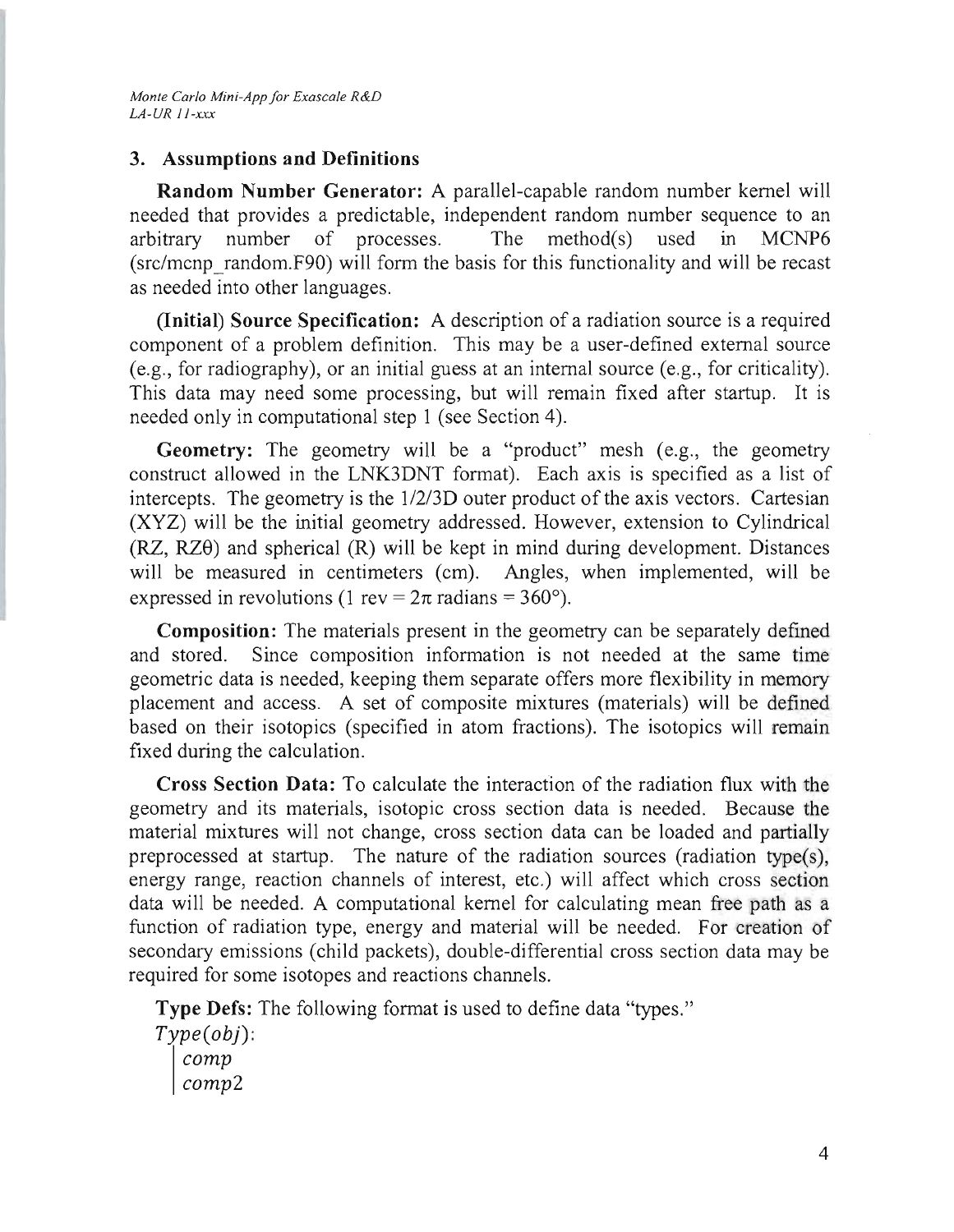*Monte Carlo Mini-App jar Exascale R&D LA-VR ii-xxx* 

**Type References:** The type-component notation *obi. comp* will be used to represent a reference to a component of a derived-type instance. For example, *p. pos(l)* would be the *x* coordinate of a packet (see Section 6).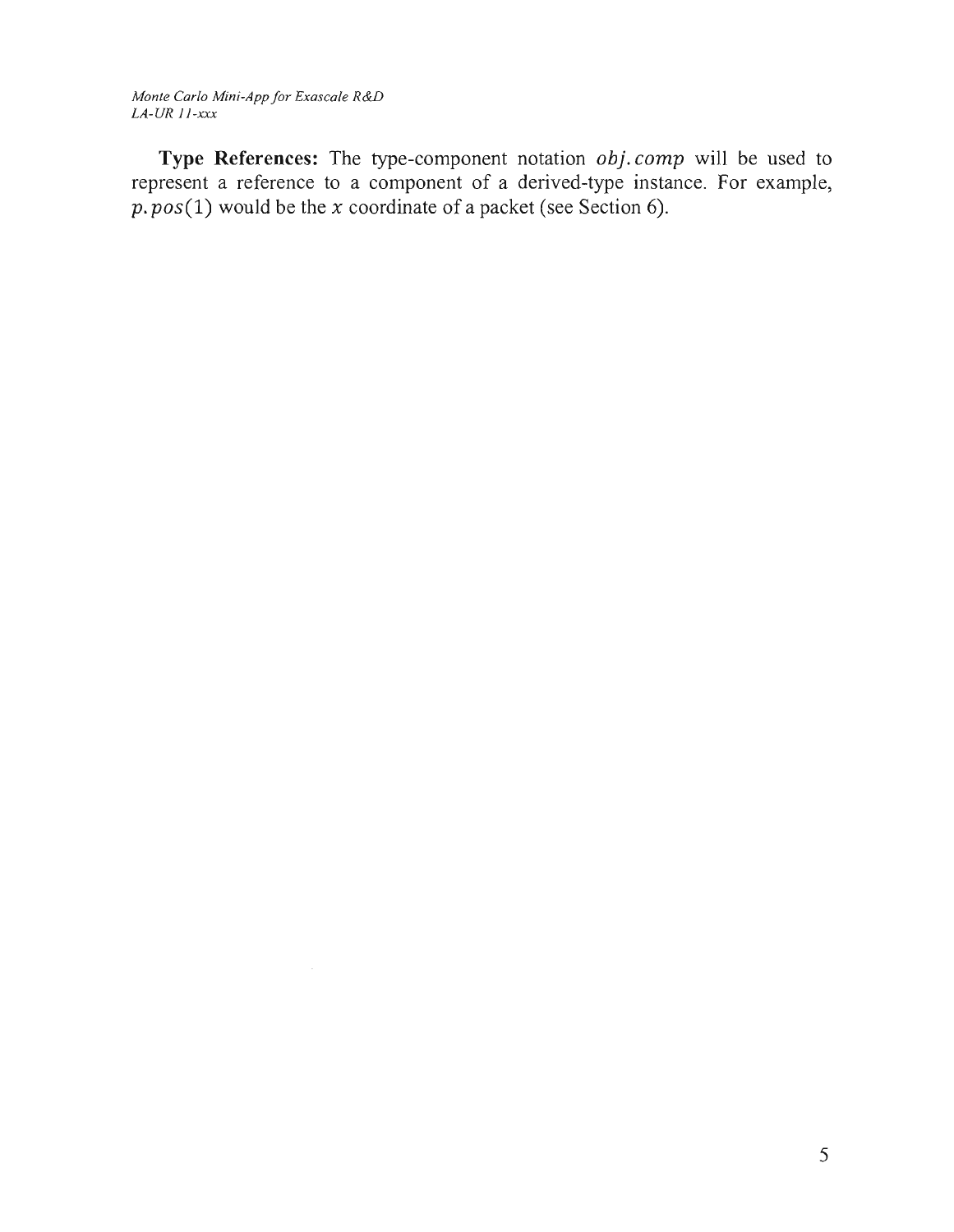*Monte Carlo Mini-App for Exascale R&D LA-UR 11-xxx* 

### **4. Startup**

A significant amount of one-time preprocessing calculation can be done at startup. The following sections address some of the data that will remain fixed during the Monte Carlo calculation after initialization.

# **4.1 Source Description**

Radiation will be described in *packets,* each representing an amount of a specific radiation type at a single energy. The intensity of a radiation packet will be represented by a *weight* that can change during the calculation.

Volume, plane and point sources may be required, depending on the type of calculation. Probability distributions in energy, position, direction and intensity may be needed. These PDFs can be loaded and preprocessed at startup. See Appendix A for more information on PDF definition and sampling.

# **4.2 Geometry Description**

To define a Cartesian geometry, the following data is required:

*Type(geom):* 

| n(1:3)        | : The number of <i>segments</i> along each axis |
|---------------|-------------------------------------------------|
| $c_1(0:n(1))$ | : The arrays of <i>bounds</i> for axis 1        |
| $c_2(0:n(2))$ | : The arrays of <i>bounds</i> for axis 2        |
| $c_3(0:n(3))$ | : The arrays of <i>bounds</i> for axis 3        |
| origin(1:3)   | : [optional]                                    |
| axis(1:2,1:3) | : [optional]                                    |

The *origin* and *axis* components are needed if the geometry is not aligned with the default coordinate system (up to 9 real values needed). They are used to specify an offset and/or a rotation.

Even for very large mesh geometries, one can see that the data needed to define the geometry is relatively small. For example, a billion zones  $(1000<sup>3</sup>)$  would only require 3012 real values (the bounds and orientation) and 3 integer values (the segment counts). The number of zones in a problem is the product of the segment counts along each dimension,  $n_{zone} = \prod n(:)$ .

The geometric zones will be indexed as a one dimension array  $g \in (1: n_{zone})$ . With  $(i, j, k) \in (1:n(1), 1:n(2), 1:n(3))$  being the coordinate indices into the 2D bounds array,  $q$  is given by:

$$
g(i, j, k) = k + n(3) \times [(j - 1) + n(2) \times (i - 1)] \tag{1}
$$

If any of the indices are out of bounds, then we define  $q \equiv 0$ , indicating that the location is not in the geometry.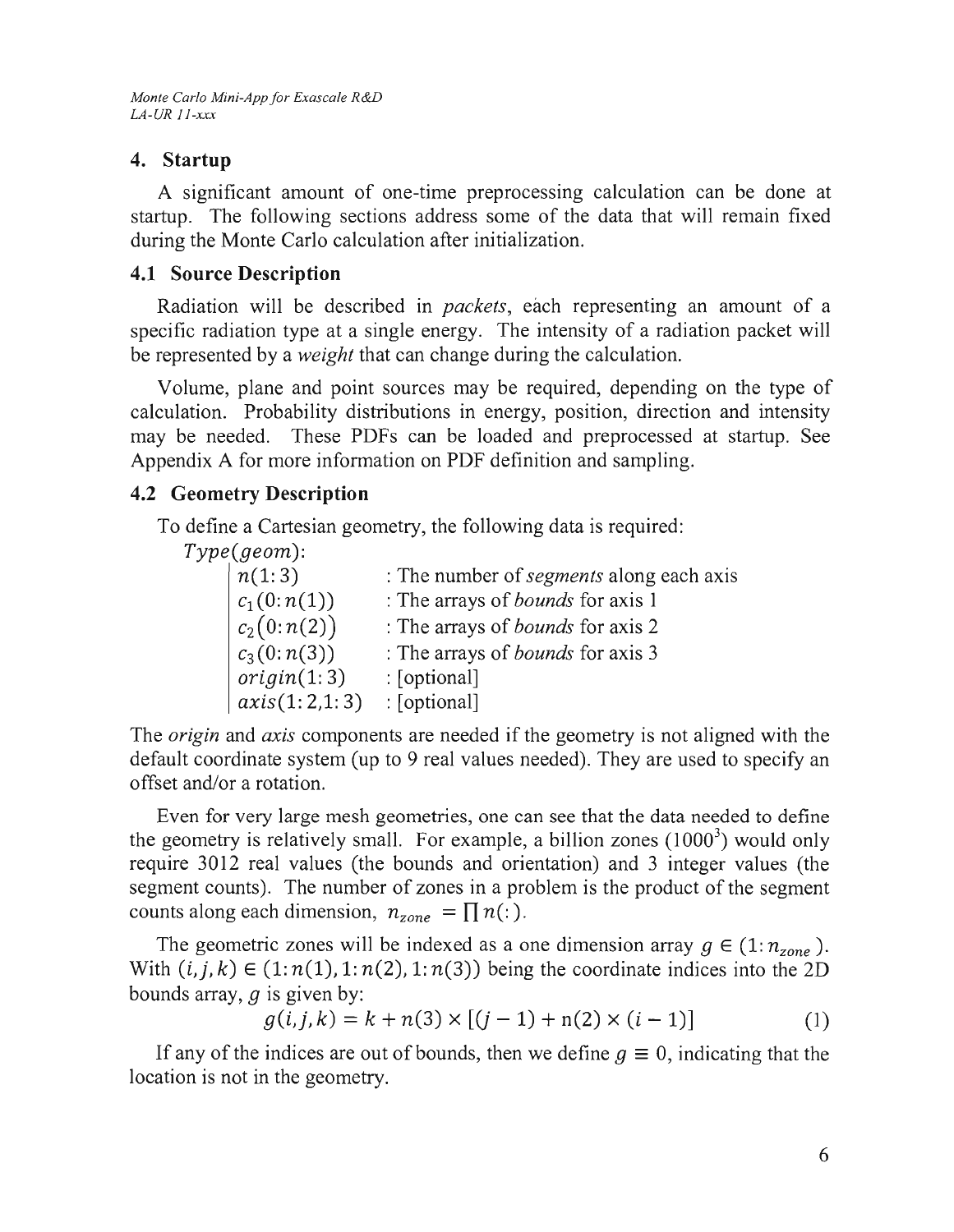*Monte Carlo Mini-App for Exascale R&D LA-UR ii-xxx* 

 $\overline{\phantom{a}}$ 

The LNK3DNT file format stores the necessary counts and dimensions. It does *not* store orientation information *(origin, axis).* These quantities will need to be separate, user-defined inputs, if supported.

 $\mathcal{A}^{\pm}$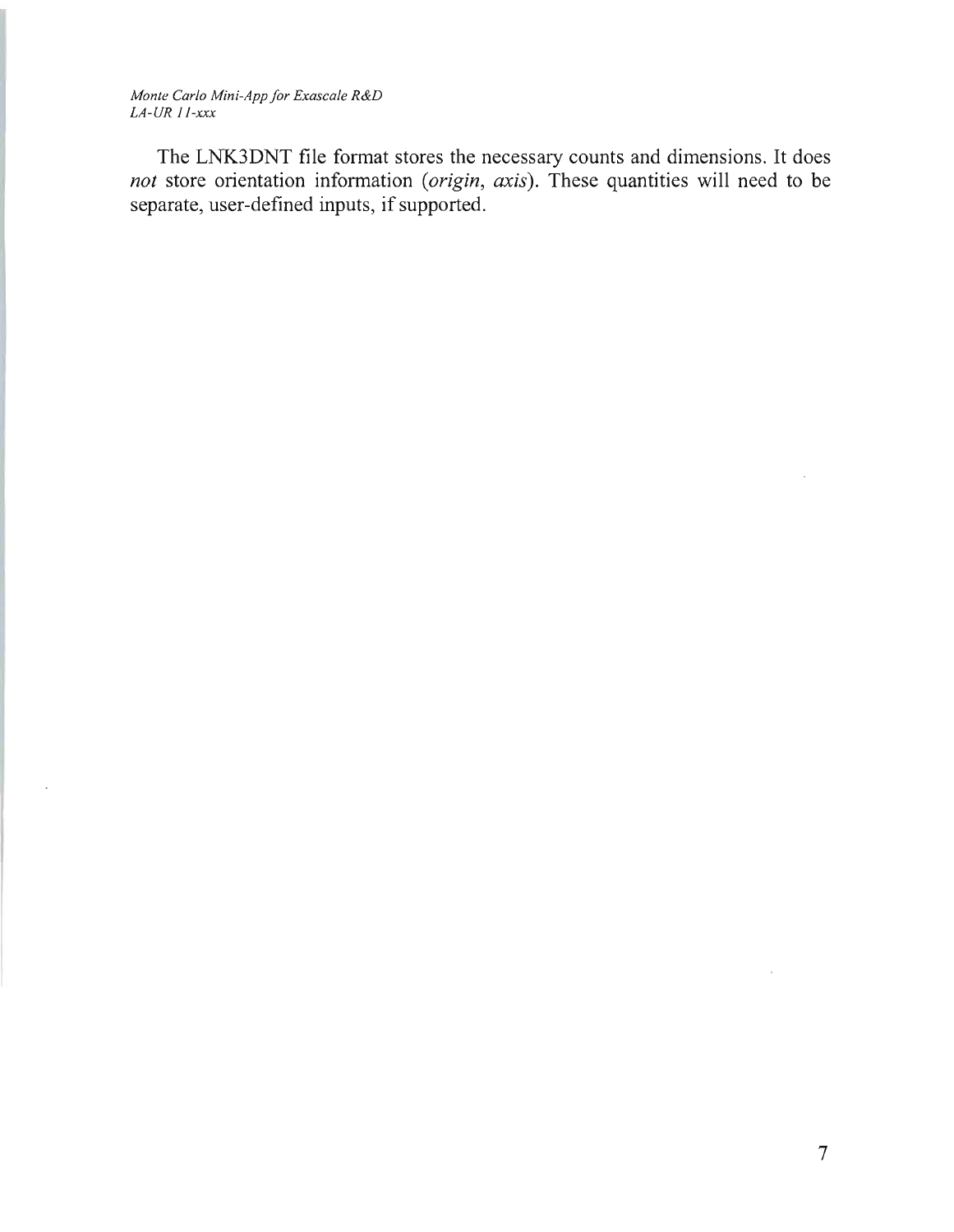# **4.3 Material Composition Data**

The LNK3DNT format also stores partial mass densities  $(g/cc)$  for each material in a zone. However, it does *not* store isotopics for the materials. A possible derived type for a material is this:

Type(material):

| $n_{iso}$              | : number of isotopes in the material |
|------------------------|--------------------------------------|
| $_+$ tbl $(1:n_{iso})$ | : cross section table identifiers    |
| $za(1:n_{iso})$        | : ZA numbers for each isotope        |
| $af(1:n_{iso})$        | : atom fractions for each isotope    |
| $ $ stp $(1:n_E)$      | : stopping power (See Section 4.4)   |

Isotopes are specified by  $za(i) = 1000 \times Z(i) + A(i)$  where  $Z(i)$  is the number of protons and  $A(i)$  is the total number of nucleons (protons and neutrons) for isotope *i*. For example, the ZA for <sup>238</sup>*U* is 92238. The *tbl(:)* component is an alphanumeric string that identifies the cross section table (or model) to use for each isotope. The atom fraction component,  $af($ :), is normalized so that  $\sum af = 1$ . Non-normalized atom fractions in the input will be permitted, setting a normalization requirement at startup. This will allow the specification of water as 2 hydrogen ( $z = 1001$ ) and 1 oxygen ( $z = 8016$ ).

Each geometric zone may have *zero* or more materials each with a specified partial density. A derived type could be defined that contains the number of materials, the material indices and the material partial densities for a single zone.

Type(zone):

| $n_{mat}$                      | : number of materials homogenized in the zone |
|--------------------------------|-----------------------------------------------|
| $\mid m(1:n_{mat})$            | : indices into the materials array            |
| $\left[\rho(1:n_{mat})\right]$ | : partial mass densities $(g/cc)$             |

In this form, the composition data for a single zone can be kept nominally contiguous and perhaps more easily copied to where it is needed.

Voids (vacuum zones) are indicated by having no materials,  $z \cdot n_{mat} = 0$ . The material and density information for each zone is stored in the LNK3DNT file format. The total density of a zone is the direct sum of the partial densities. The mass is that sum times the volume of the zone. Total density, mass and volume are values that can be computed as needed.

Other data-layout possibilities should also be considered. One example would be to assign the same number of material slots per zone (the problem maximum), which would make the array components uniform in size across all zones and eliminate the need to store a variable number of materials per zone.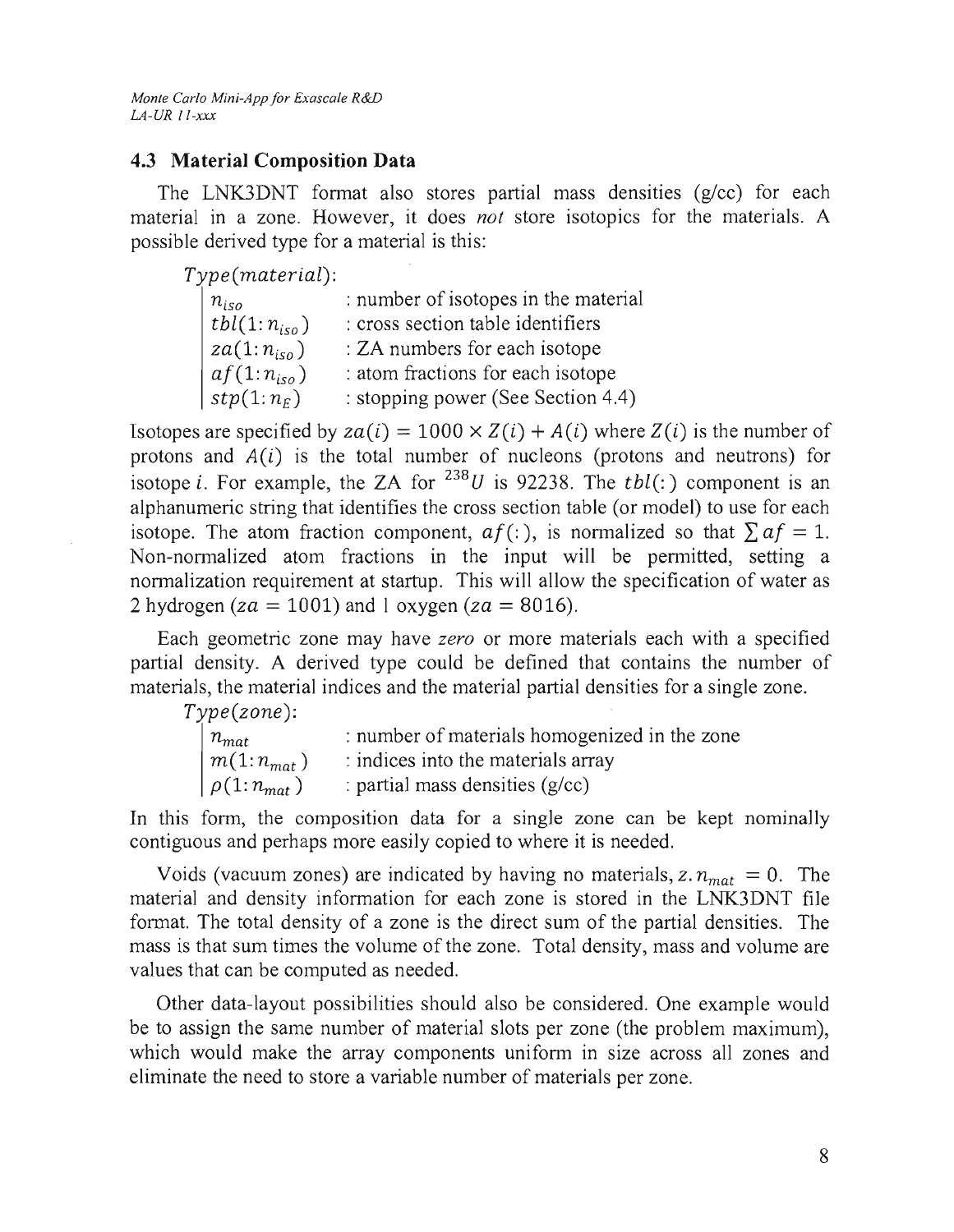#### **4.4 Material Cross Section Data**

The cross sections for radiation interaction with matter are dependent on the radiation type and energy, the isotopes present. One use of cross sections will be in calculating the *mean free path* of a radiation packet. This value can also be interpreted as an *attenuation length.* For each radiation type and isotope, there is a microscopic *total* cross section. These cross sections are isotope and radiation type specific and are a function of (radiation) energy. Other factors such as material temperature can affect cross section values.

The mean free path is a distance over which we expect to have  $e^{-1} \approx 36.7\%$ attenuation (reduction in intensity) of a radiation source. The weight (representing the radiation intensity) of a radiation packet  $p$  traversing a distance  $s$  in a material with attenuation length  $\lambda$  would be  $wgt(s) = p$ .  $w_0 \times e^{-s/\lambda}$ . The average distance before any sort of reaction event, the *mean-free-path,* is this attenuation length by evaluating the following:

$$
\langle s \rangle = \frac{\int s \times e^{-s/\lambda} ds}{\int e^{-s/\lambda} ds} = \lambda
$$

Units analysis can illuminate the approach to calculating mean free paths. Interaction cross sections  $\sigma$  are in area units called *barns* (1 *barn* = 10<sup>-</sup> <sup>24</sup> cm<sup>2</sup>/nucleus). Mass densities  $\rho$  are in units of g/cm<sup>3</sup>. Isotopic densities can be expressed in units of Avogadro's number  $(A_v = 6.022 \times 10^{23} \text{ nuclei/mol})$ . Isotope weights are in terms of atomic mass units, *AMU,* which are equivalent to mass per mol (g/mol). The product of these units is  $(\sigma \times A_n \times \rho \div AMU)$  =  $(\text{em}^2/\text{mucleus})(\text{nuclei/mol})(g/cm^3)(mol/g) = [cm^{-1}]$  or inverse distance. Summed over isotopes, this gives the reciprocal of the mean free path,  $\lambda$ . In this form, all terms except  $A<sub>v</sub>$  are isotope specific.

Since densities can vary by zone, it is helpful to pull out the overall material density and replace it in the summation with isotopic atom fractions (a dimensionless quantity). This gives what can be called a *stopping power*  $\lfloor \text{cm}^2/\text{g} \rfloor$ for each material:

$$
m.\,stp(E) = A_v \times \sum_{i} \left( \frac{\sigma_T(i, E) \times m.\,af(i)}{AMU(i)} \right)
$$

Where the sum is over the isotopes, i, of material  $m$ . Note that microscopic total cross sections,  $\sigma_r(i, E)$ , and hence the stopping powers, are dependent on the radiation type and energy, as well as being isotope specific.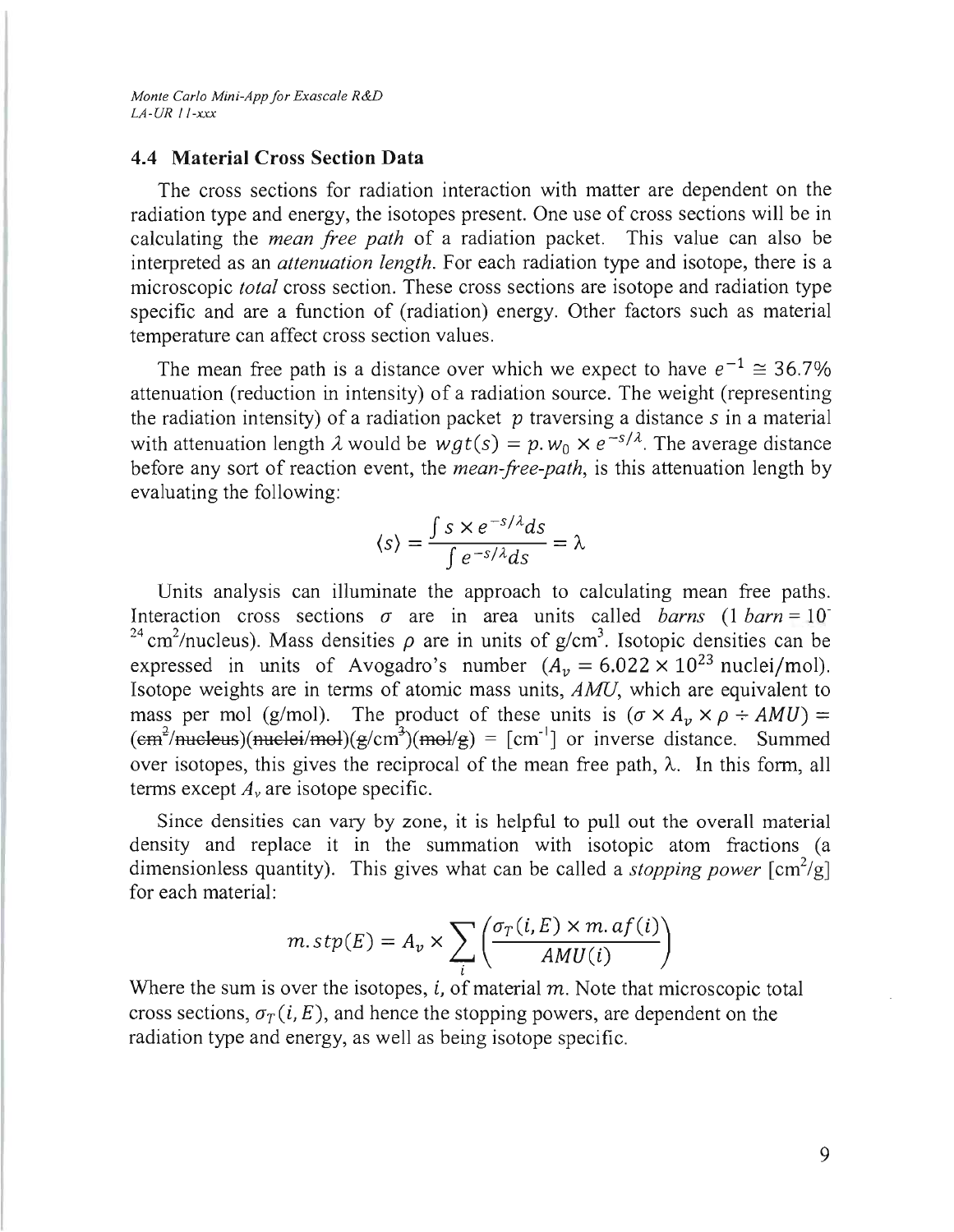*Monte Carlo Mini-App for Exascale R&D LA-UR ll-xxx* 

The mean free path,  $\lambda$  [in cm], for the mixture of materials in a zone, z, is obtained by summing the stopping powers over the materials,  $m(j)$ ,  $j \in \{1, n_{mat}\},$ in the zone.

$$
\lambda(z, E) = \left[ \sum_{j} (z, \rho(j) \times z.m(j).stp(E)) \right]^{-1}
$$

For initial implementations, we may want to use discrete energy ranges ("energy groups") instead of *continuous energies.* Cross sections specified as constant over an energy range are called *multi-group* cross sections and represent a weighted average over the energy range for the group. The weighting is done with respect to a specified energy distribution,  $\varphi(E)$ .

$$
\overline{\sigma_T}(g) = \frac{\int_{\Delta E(g)} \varphi(E) \sigma_T(E) dE}{\int_{\Delta E(g)} \varphi(E) dE}
$$

This formula gives the energy-weighted, average total microscopic cross section,  $\overline{\sigma_T}(g)$ , over the energy group g where  $\Delta E(g) = (E_g - E_{g-1})$ . Again, note that these values are isotope and radiation type specific. With the multi-group approach, stopping powers can be calculated in advance for each material and energy group. If a continuous energy approach is adopted, some level of precalculation may be possible coupled with an interpolation scheme for obtaining values at energies not specifically calculated.

For internal source problems or fixed-source problems where scatter is of interest, the flux estimate arising from the initial source guess will be used as a new or additional source term. Sampling from a flux requires access to radiation producing reaction channel data, parts of the cross section data tables. Only for reaction channels that can generate radiation types of interest need be loaded. For example, if we are only interested in neutron transport, reaction details that can produce neutrons will be needed (fission,  $n2n$ ,  $nXn$ ...). As with other cross section data, reaction channel data will be fixed after startup processing and can be distributed as needed to processes.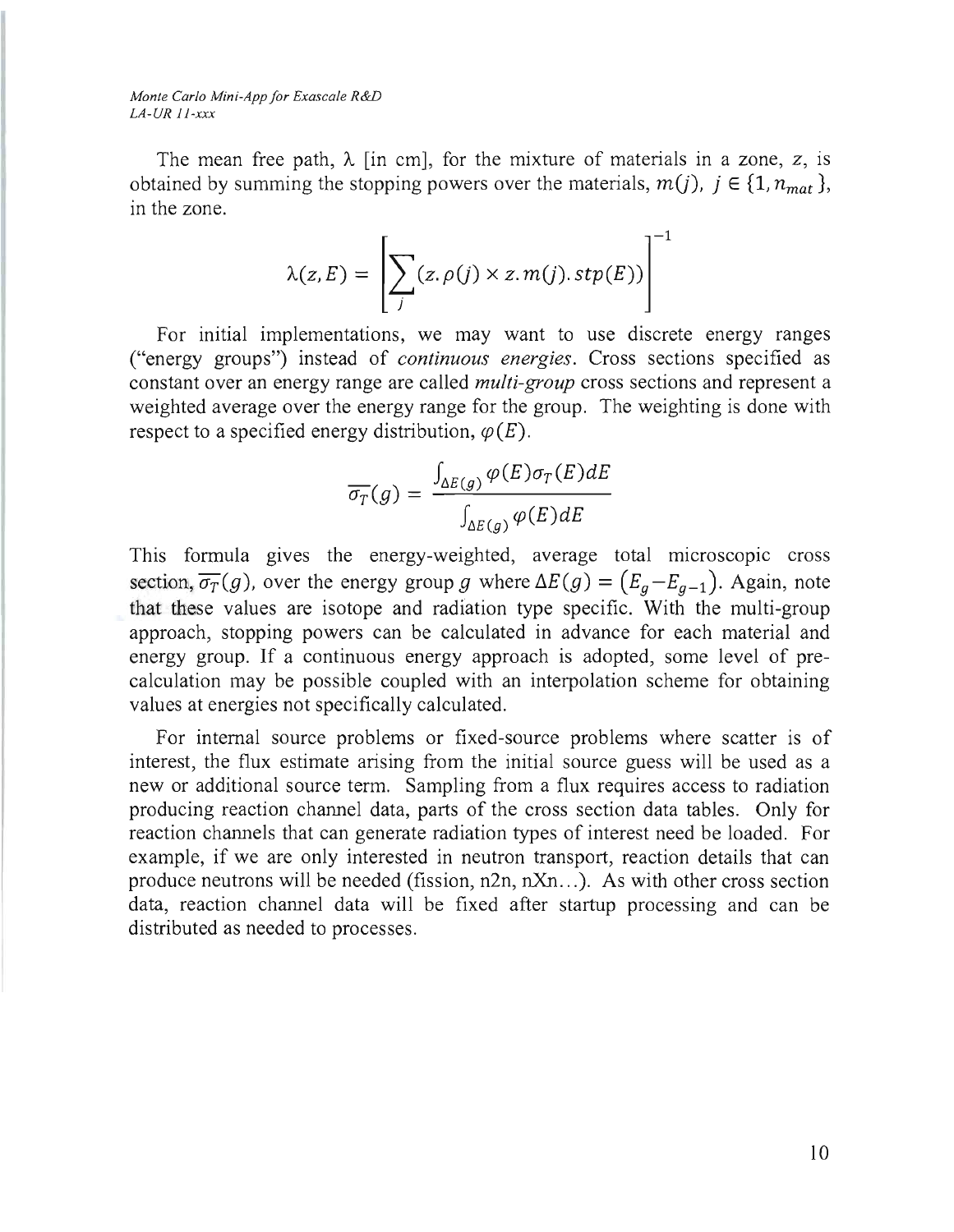# **5. Computation Steps for the MC mini-App**

Given the geometric configuration, its composition and source of radiation, the computational goal of the MC mini-App is to compute the *scalar, energydependent* radiation flux in each geometrical zone. Flux is defined as number per unit area (e.g., moles/cm<sup>2</sup>). The source may be a fixed (external) source, or it may be material reactivity (e.g., fission in a nuclear reactor). In the latter case, iteration will be needed to arrive at a self-consistent flux (addressed later).

The approach to calculating the flux consists of the following, separable steps. Each of theses steps has different data needs and opportunities for parallelism. Depending on the target hardware/software architecture, some of the steps can be combined. It may also be possible to breakdown the steps into smaller units.

**Source:** Generate a random sampling of radiation histories (packets): position  $(x, y, z)$ , direction  $(u, v, w)$ , energy (e), weight (wgt) and time (t). Packets will start with unit weight. The number of histories (per iteration) is a userinput parameter;

**RayTrace:** Calculate the track through the geometry by ray-tracing each packet from its origin to its exit from the geometry (or its intersection with an external tally plane, if any). The result is a list of positive distances,  $trace(axis, bound)$ , to boundary crossings along each axis. The list is ordered for each axis.;

**Segment:** Determine the *ordered* list of zones, *{g},* that the track intercepts and the path length in each zone,  $\{ds(g)\}\$ [cm];

**Attenuate:** The weight is reduced along the track,  $\{ds(g)\}\$ , zone-by-zone, using the *mean free path [NIFP]* derived from the reaction cross section(s). Material and cross section data is needed for this step;

**Tally:** Accumulate the weighted path lengths, zone-by-zone (wgt  $\times$  ds) [cm] from a packet batch and its associated child batches (if any);

**Spawn:** The attenuation factors are used to create secondary (reaction emitted) packets. These "child" packets (descended from their "parents") will be used to calculate the contribution to tallies from a child batch.

**Normalize:** Determine flux in zones of interest (nominally all) by dividing the net weighted path lengths by the zone volumes  $\lceil \text{cm}^3 \rceil$ .

Each of these algorithm components is addressed in more detail in the sections that follow.

For internal sources *(e.g.,* criticality calculations), the initial packets are selected at random from an initial "guess" as to the flux distribution. When a new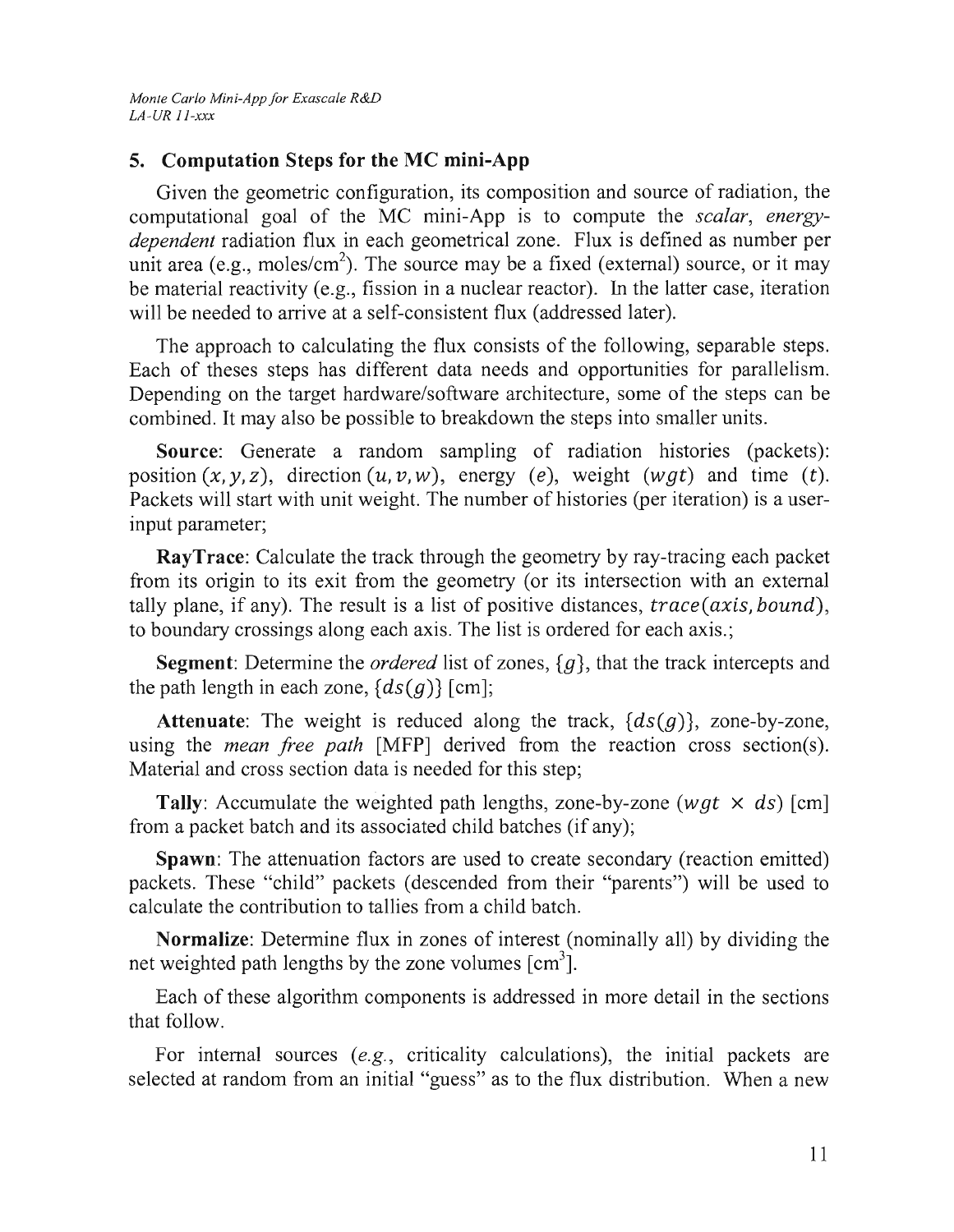*Monte Carlo Mini-App for Exascale R&D LA-UR ll-xxx* 

flux estimate is obtained from the initial source, it is used to generate a new source, which is propagated to refine the flux with steps 2-6. A self consistent flux is one where a source generated from it will result in the same flux. The number of iterations is a user-input parameter. In the future, provisions may be developed for estimating the (self) consistency of the flux, iteration to iteration.

For external sources (e.g., radiography or shielding calculations), the source is user defined and the transmitted packets may need to be accumulated into an image or dose. For these problems, the flux can either be ignored (eliminating step 5 completely and eliminating the need for knowing the element *order* in step 3) or used to estimate a scattered component (e.g., noise in an image).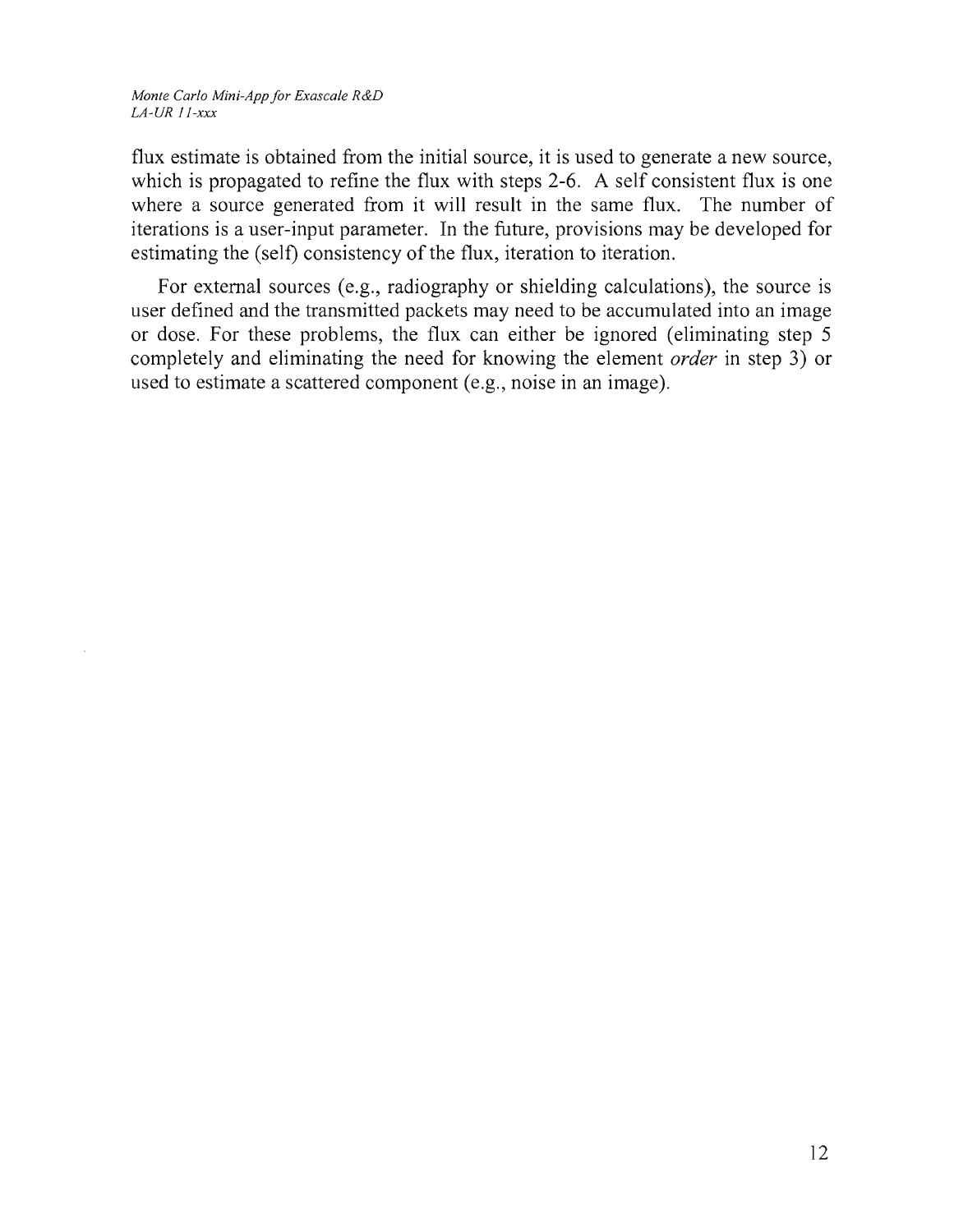### **6. Source - Generate a Batch of Packets**

The first step is to obtain a batch of initial *packet* descriptions. Packets will be randomly generated in *batches* of independent packets to be processed together. Statistics (convergence, variance, etc.) will be performed on the variation between batches. This means that each batch can be considered independent with respect to the other computational steps. See Appendix A for information on source PDFs and sampling techniques.

| Inputs:        | Source descriptions (spatial, energy, time);                   |
|----------------|----------------------------------------------------------------|
|                | May also need access to geometric and composition information; |
| Parallelism:   | Each packet can be independently sourced:                      |
| <b>Memory:</b> | Each packet will occupy $\sim$ 80 bytes.                       |
|                | Other data needed will vary in size, but be unchanging.        |

Packet data includes the packet number *(pnum)*, radiation type *(rtype:* i.e., neutron, photon ... ), position *[pos(1:* 3)], direction *[dir(l:* 3)], energy *(e),* initial weight  $(w_0)$  and initial time  $(t_0)$  [if needed]. Direction is specified in *direction cosines* with respect to the *x,* y, *z* axes. Therefore a packet consists of nine (9) real values and two (2) integer values *(pnum, rtype).* Note that packets will always be described in a Cartesian (XYZ) coordinate system, even if a non-Cartesian geometry model is used. A packet object will be expressed as follows.

*Type(packet):* 

| pnum      | : packet number/index                  |
|-----------|----------------------------------------|
| rtype     | : radiation type (neutron, photon)     |
| pos(3)    | : Cartesian location $(xyz)$           |
| dir(3)    | : Cartesian direction cosines $[-1,1]$ |
| e, t, wgt | : energy (MeV), time (s), weight       |

With double precision real values, the data-size of a packet is  $o(80)$  bytes (10 words). As the MC capabilities are developed, other packet attributes may become necessary. However, trade offs between storage and memory footprint can be made by (re)computing other values when needed. One possible reduction would be to use only two direction cosines. Because the sum of the squares of the cosines must be unity, we could do with only two, for instance with only *dir(l: 2),*   $dir(3) = \sqrt{1 - dir(1)^2 - dir(2)^2}$ . For computational simplicity (to be shown below), it may be better to have all three exist as part of a packet object. This can be a computer-science design decision. For algorithmic discussions, we assume all three direction cosines are available.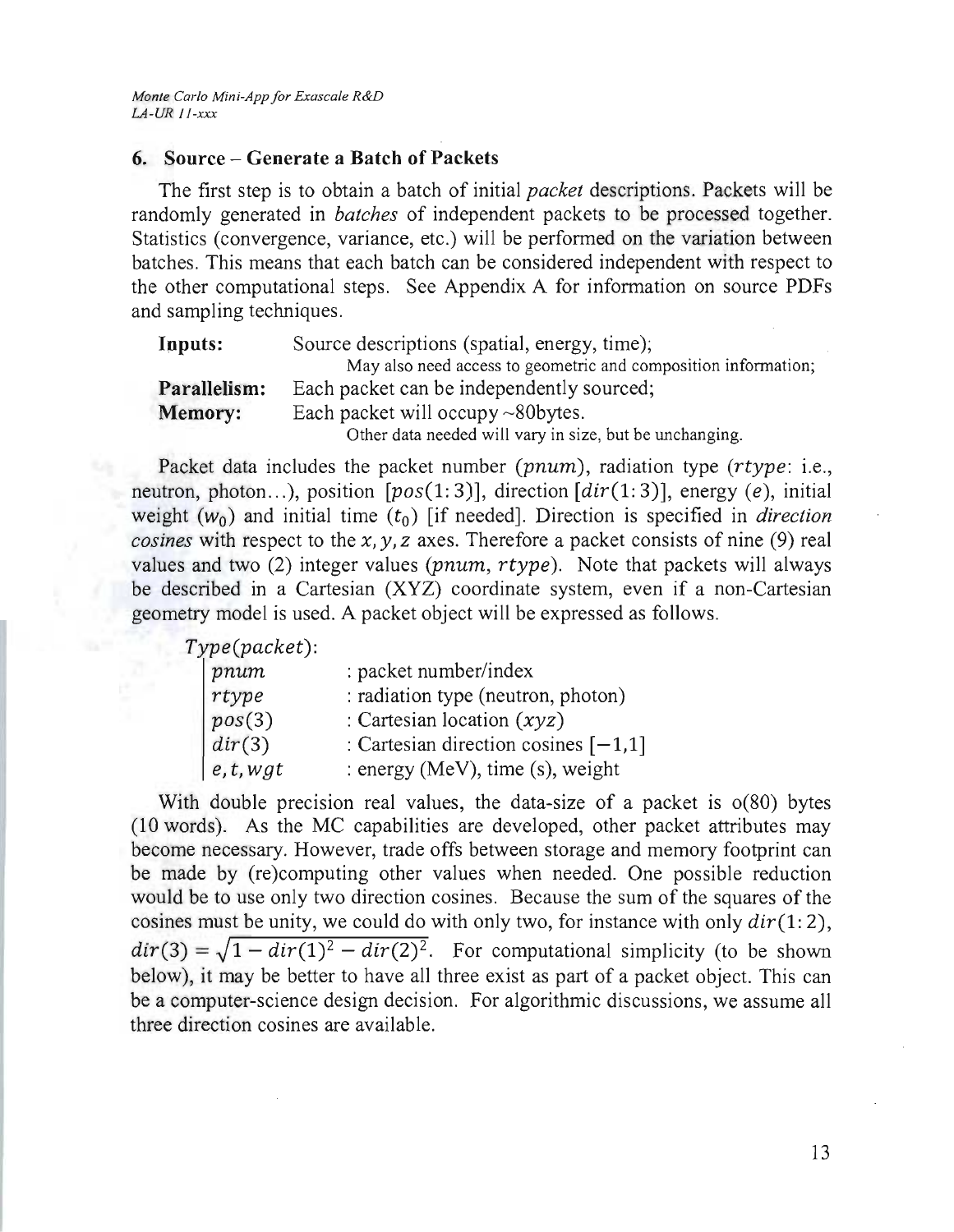#### **7. RayTrace - Determine the Boundary Crossings for Each Dimension**

With a batch of packets, the next step is to calculate the intersection points with the geometry. Only the geometry data and a packet's position and direction are needed for each trace. A *trace* is a list of the distances to intersections with the geometry boundaries. The trace from each packet is independent (actually each axis of the trace is independent of the others), offering parallelism opportunities needing relatively small amounts of data.

| Inputs:        | $packet(s)$ , geometry                                    |
|----------------|-----------------------------------------------------------|
| Parallelism:   | Each axis of each ray trace is independent.               |
| <b>Memory:</b> | A trace will be a data object consisting of approximately |
|                | $\sum (n(i) + 1)$ words.                                  |

A canonical data structure is:

 $Type(true)$ :

*p* -> *packet* pointer (or object? or packet number?)

 $d_1 (0:p.n(1))$  $d_2(0:p, n(2))$  $d_3(0; p, n(3))$ 

A reference to the parent packet is included because its energy and initial weight will be needed in later steps.

For Cartesian geometries, the distance algorithm is quite simple. From position *p* and direction-cosine *de* both measured perpendicular to a plane, the general formula for the distance *d* to the plane at *b* is given by  $[d = (b - p)/dc]$ . More complicated formulae are needed for cylindrical or spherical surfaces.

| 5            | 10 | 15 | 20 | 25 | 30 | 35 |
|--------------|----|----|----|----|----|----|
| 4            | 9  | 14 | 19 | 24 | 29 | 34 |
| 3            | 8  | 13 | 18 |    | 28 | 33 |
| $\mathbf{2}$ | 7  | 12 | 17 | 22 | 27 | 32 |
| ı            | 6  | 11 | 16 | 21 | 26 | 31 |

Figure 1: A sample RayTrace through a 2D, 5x7 mesh. The packet trace originates in zone I and exits the mesh through the maximum *x* boundary in zone 35.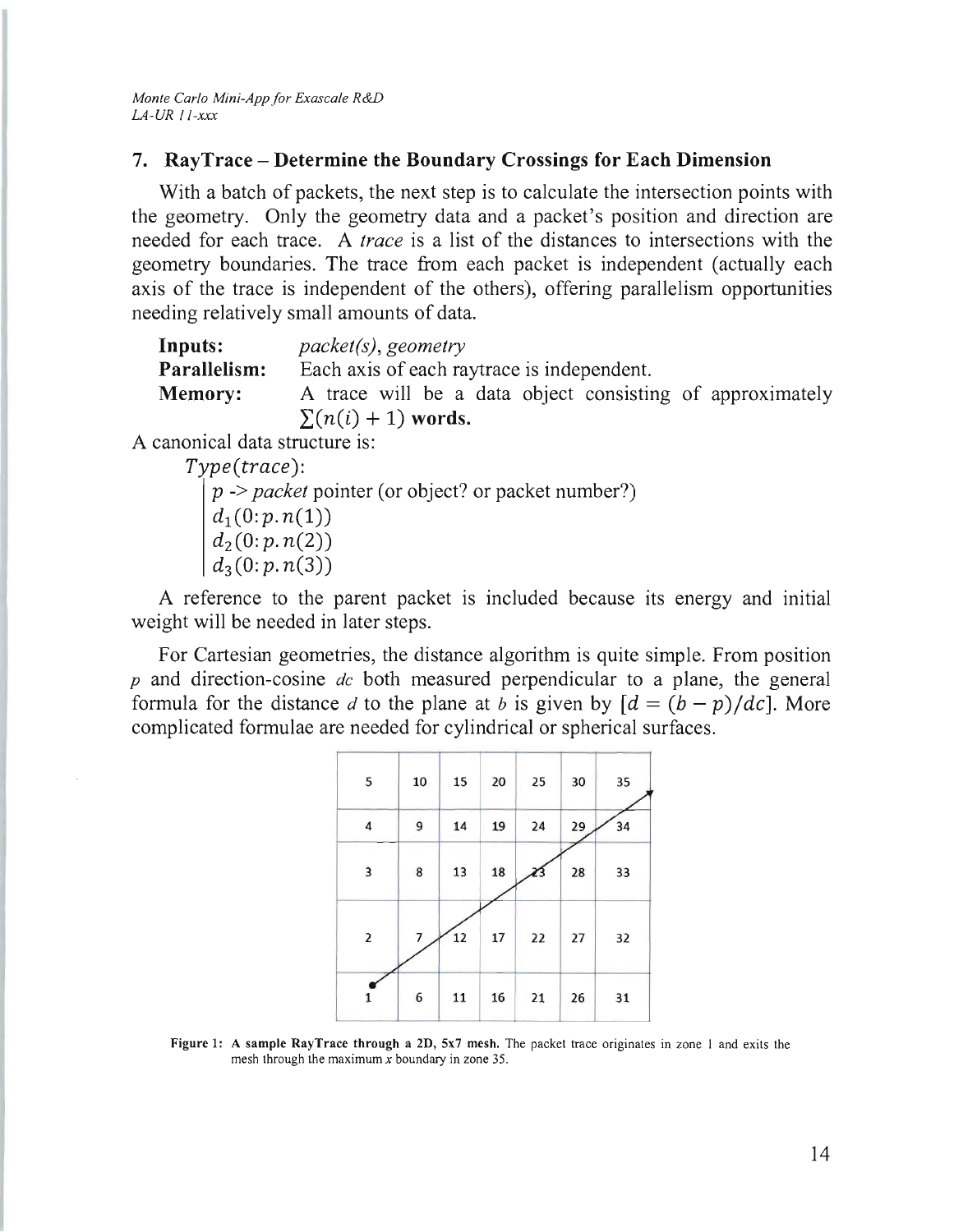*Monte Carlo Mini-App for Exascale R&D LA-UR II-xxx* 

The resulting distance *d* is measured along the direction of motion, *p. dir,* from the packet origin, *p. pas.* For instance, if the plane is perpendicular to the x-axis, then  $p = x$ ,  $dc = u$  and b is the x-position of the plane. Negative values indicate the intercept is behind the current position. If  $dc = 0$ , this means the path is parallel to the plane and there is no intercept.

In array-syntax pseudo code, the calculation of all intersections of a may look like this:

For axes  $i = 1, 3$ :

Where  $trace.p. dir(i) \neq 0$ ,  $trace.d_i(:)=\left(\frac{geom.c_i(:)-trace.p.pos(i)}{trace.p. dir(i)}\right);$ Otherwise  $trace. d_i(:) = -\infty;$ 

Any non-positive value can be assigned to axes with  $p$ ,  $dir(i) = 0$ . This is done to separate infinite and backwards distances from those of interest (finite and positive). This formula gives the three intercept array components of a trace, one for each axis. The component *trace.*  $d_1$  (:) contains the distances to all of the x bounds given by *geom.*  $c_1$  (:). The y and z intercept arrays are in *trace.*  $d_i$  (:) with  $i = 2$  and 3, respectively.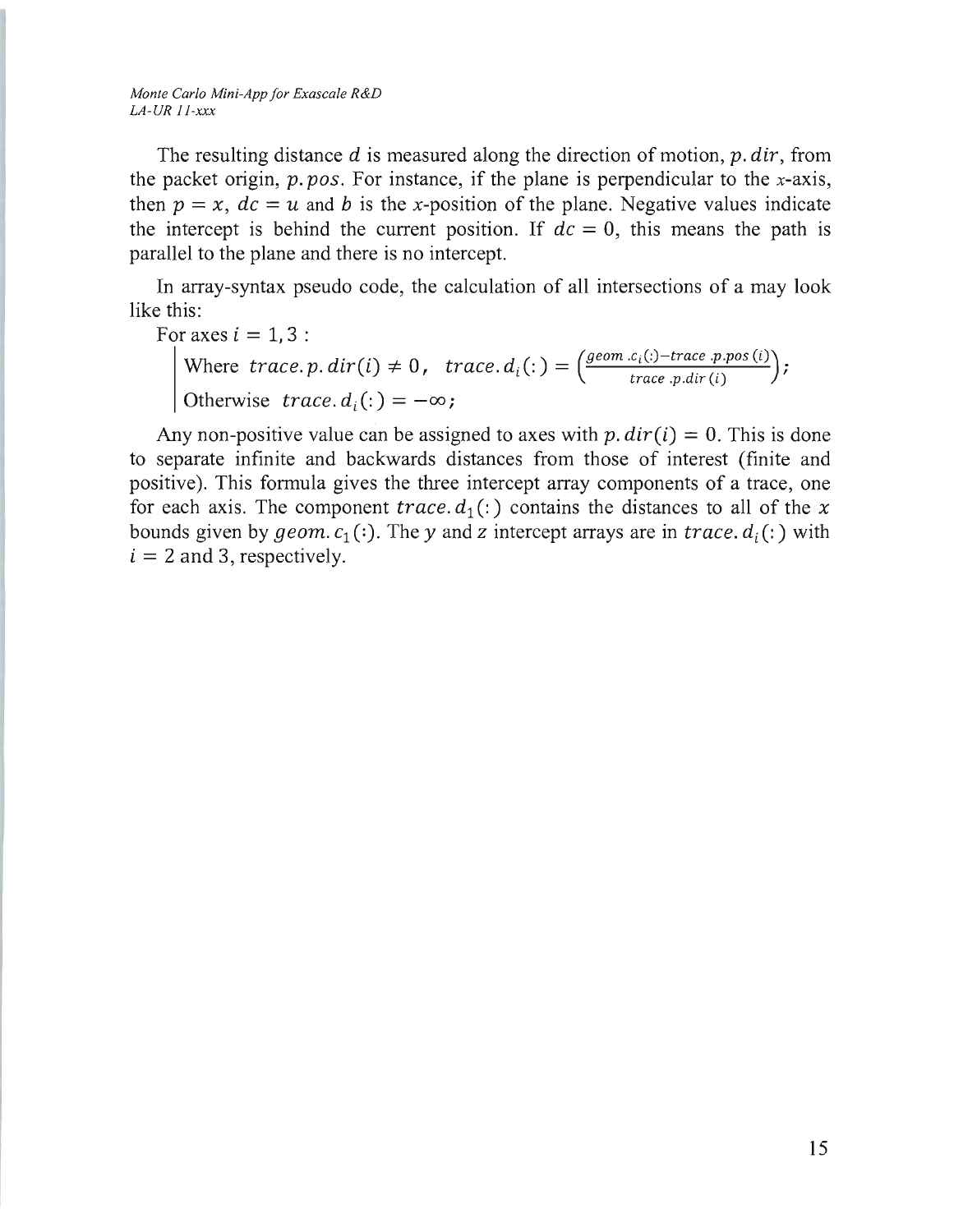# **8. Segment - Determine Zone-by-zone Path Lengths**

The intercepts specified in a *trace* are in order for each *axis,* but the three lists need to be merged into a single, ordered list coupled with a list of the associated axis indices (zones intercepted). An additional complication is that where  $p \cdot \text{dir}(a) < 0$ , the ordering of the distances for axis a is backwards. Note that we can ignore axes *a* where  $p \cdot dir(a) = 0$  as all those distances will be infinite.

**Inputs:** A *trace* object is an input to this step.

**Parallelism:** Each conversion of a *trace* to a *segment* is independent

**Memory:** A *segment* is an object containing ordered lists of path lengths and intercepted zones.

```
Type (segment) 
e=t.p.ew_0 = t, p, w_0ns 
zone(1: ns) 
ds(1: ns) [can also act as s(:) temporarily]
```
This operation is parallelizable on traces, an extension of the parallelism on packets in the Trace step.

Here is a pseudo-code approach to a merge-sort. First find the *first* and *last*  indices, and the *step* for each axis:

For axes  $i = 1, 3$ :  $step(i) = sign(p, dir(i))$  $first(i) = index of (min(trace.d(:) > 0))$  $last(i) = index of (max(trace.d_i(:)))$ 

These three triplets give the starting, ending and increment indices for each axis. If p.  $dir(i) = 0$ , the *first* and *last* indices will be the same (the starting index on that axis). This condition needs to be identified and dealt with appropriately when setting *first*, *last* and *step*.

The first distance to intercept,  $s(1)$ , will be  $min(trace, d_1(first(l)), l = 1,3)$ from which we also need to obtain the axis  $l$  on which this first intercept lies.

 $l =$  index of  $(\min(\text{trace}, d_i(\text{first}(l)), l = 1,3))$ 

The first zone intercepted is given by *segment. zone*(1) =  $g(i, j, k)$  where  $(i, j, k) = (first(1), first(2), first(3))$  using Equation (1). This *should* be the element in which the trace starts. Care must be taken to identify the first zone intersected. The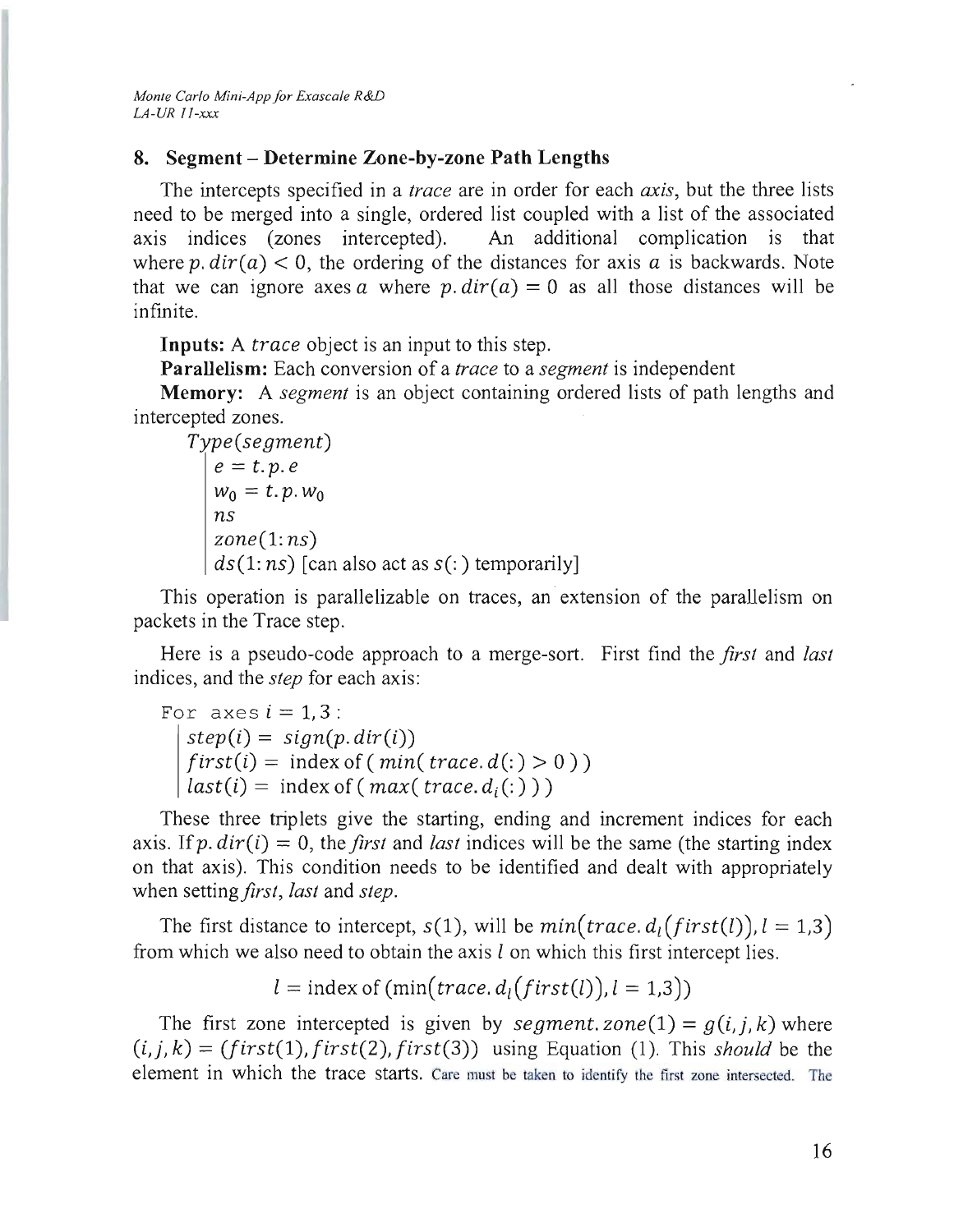*Monte Carlo Mini-App Jar Exascale R&D LA-UR II-xxx* 

algorithm above should be correct as the zone index is calculated using the upper bound indices in Equation 1. However, the logic needs to be checked.

To get the next distance, the index for the axis *l* found for *s(l)* is incremented by  $step(l)$ . For example, if  $l=1$  (the x axis),  $i = i + step(1)$ ; *j* and *k* do not change. Also increment the number of segments, *segment. ns* by one. With the updated  $(i, j, k)$  triplet, the next distance,  $s(2)$ , and the next element, *segment. zone(2),* are obtained using the method described above.

This process is repeated until an axis *last(:)* index is exceeded. Because all of the distances are calculated to unbounded planes, there may still be positive distances along the other axes. But those intercepts are all out of bounds (outside the geometry). There cannot be more than  $(\sum n(a) - 1)$  zones intercepted, potentially many less.



Figure 2: Segment example in a 5x7 mesh. The Segment step merges the components of a Trace. The trace from Figure 1 has seven positive x intercepts and five positive y intercepts, the last of which is off the grid. There are eleven zones intercepted, in this order:  $g \in \{1, 2, 7, 12, 17, 18, 23, 28, 29, 34, 35\}$ . The intercepts from the x and y axes are shown in red and blue, respectively, demonstrating the merging of the trace components.

Adding a distance to an image plane is relatively trivial. Only the position and orientation of the plane are needed. Note that an image plane may be arbitrarily oriented with respect to the geometry.

One last step is to convert the distance list,  $s($ ;  $)$ , into zone-lengths, *segment. ds(:),* thusly:

 $segment. ds(1) = s(1);$ *segment. ds(l)* =  $s(l) - s(l - 1)$ , for  $l \in \{2, segment, ns\}$ .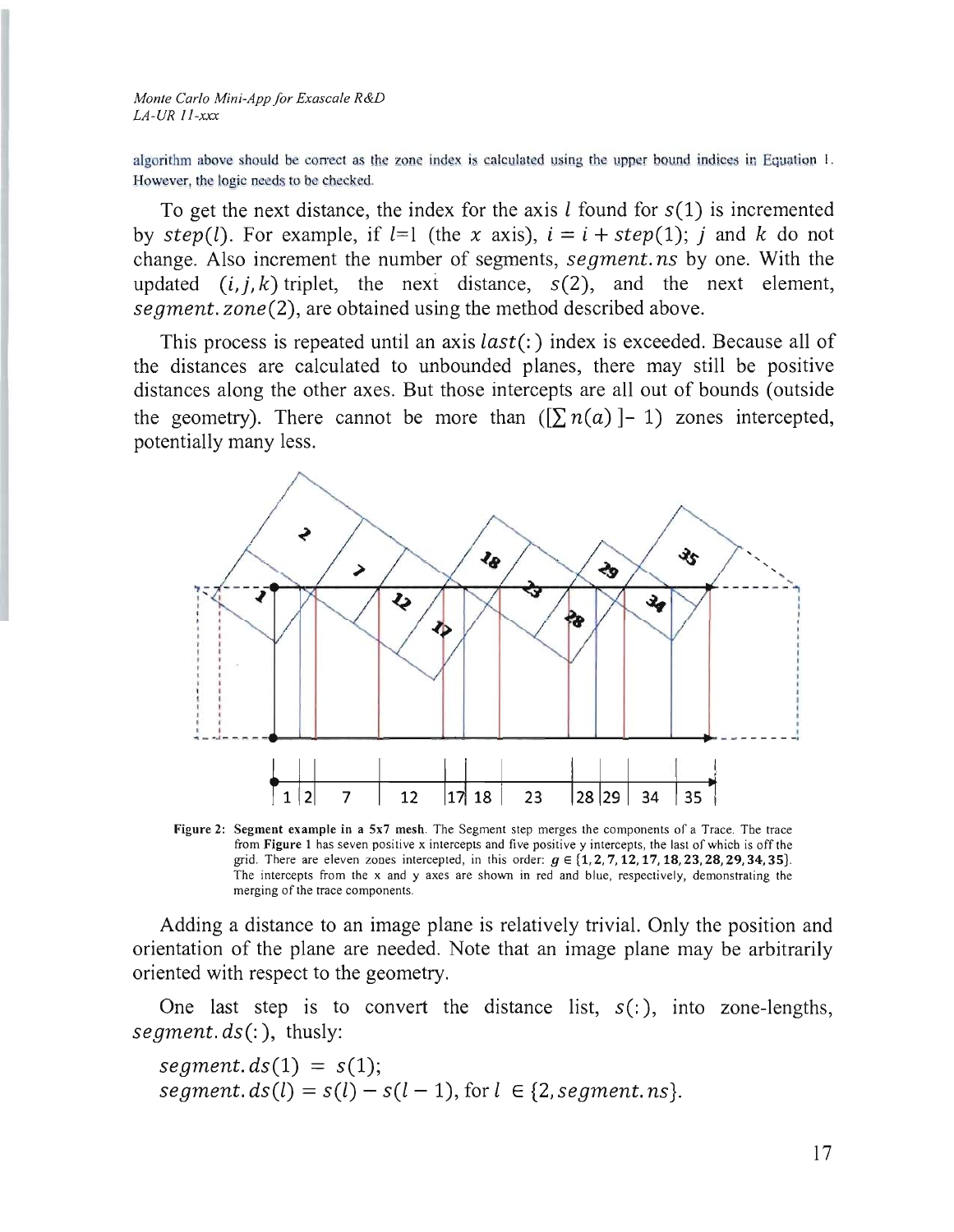# **9. Attenuate - Estimate Bulk Effect on Intensity**

In addition to a segment object s, this step requires information about the materials and cross sections to calculate the mean free path  $\lambda(z, E)$  for a packet at energy,  $E = segment E$ , in zones  $z \in \{s, zone(\cdot)\}\$ . The calculation of mean free paths was defmed in Section 4.4. For any segment object s, the energy is constant, simplifying the cross section requirements considerably.

**Inputs:** A segment object; material/energy dependent mean free path.

**Parallelism:** On segments (packets), potentially on zones

### **Memory:**

The attenuate step converts the segment list from length units [cm] to meanfree-path units to allow for simple, cumulative attenuation along the trace.

Recall that attenuation of intensity (weight in our context) from passing through a distance  $ds$  in a material with mean free path  $\lambda$  is given by:

$$
wgt(ds) = s.w_0 \times e^{-ds/\lambda}
$$

By converting lengths *ds* into units of mean-free-path,  $d\ell = ds/\lambda$ , the equation simplifies to this:

$$
wgt(\ell) = s. w_0 \times e^{-d\ell}
$$

With our segment list converted to mean free paths, attenuation through multiple zones is given by:

$$
wgt(i) = s.w_0 \times e^{-\sum d\ell(j)} \text{ for } j < i, \text{ or}
$$
\n
$$
wgt(i) = s.w_0 \times e^{-\ell(i)} \text{ for } \ell(i) = \sum_{j=1}^{i-1} d\ell(j)
$$

This is the weight of the path segment in the *i*<sup>th</sup> zone intercepted. Note that  $wgt(1) = s.w_0$ ; that is, the weight in the zone of origin is the original (un-attenuated) weight.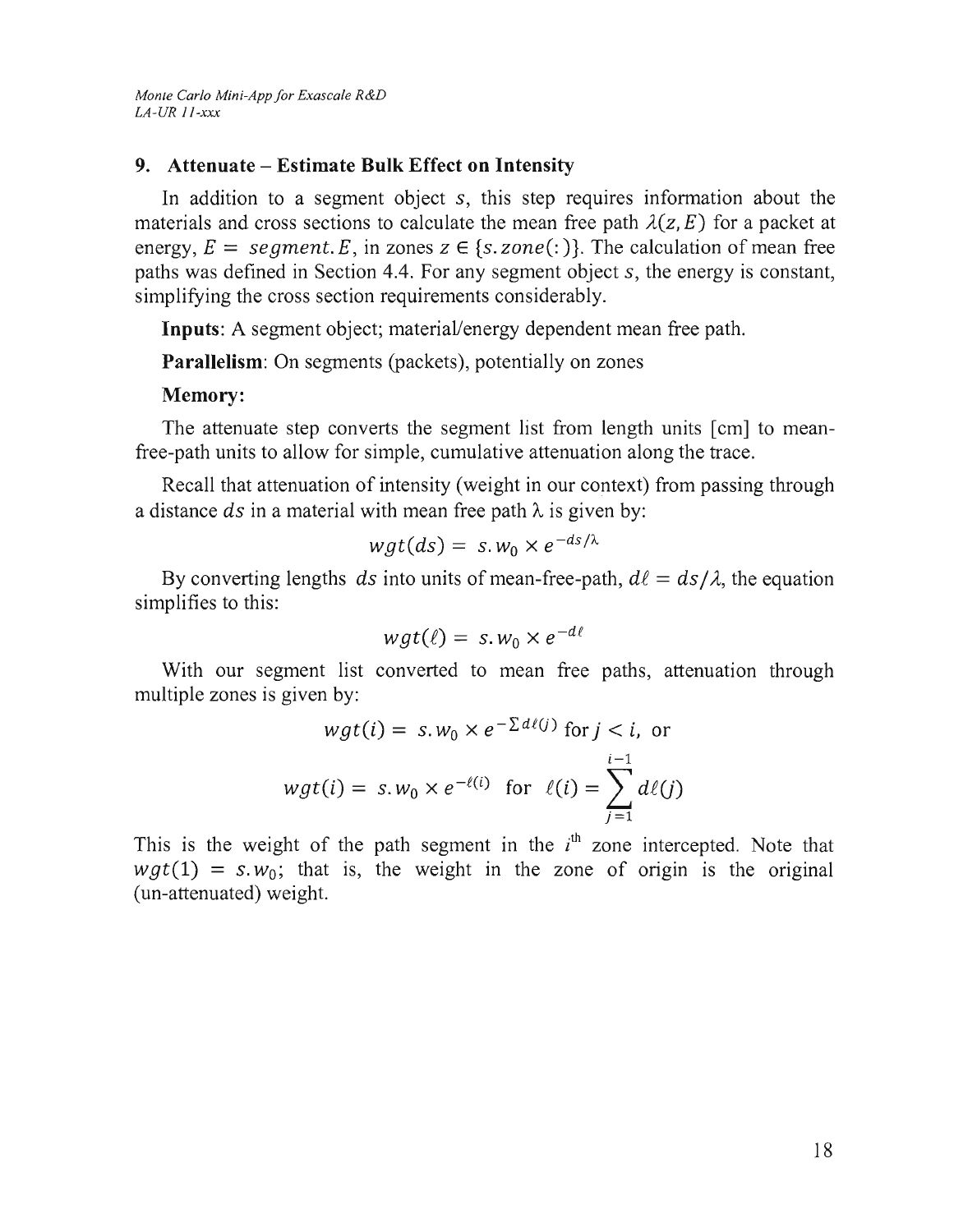*Monte Carlo Mini-App for Exascale R&D LA-UR Ii-xxx* 

#### **10. Tally - Accumulating Results**

For each batch of packets (parent or child), tallies represent the accumulation of some quantity as an estimate of a desired attribute of the entire system. The accumulation can be over zones (a flux tally) or on an image plane (image tally). This section discusses the similarity and differences between the two tally types.

#### 10.1.1 **Flux Tally**

A (scalar) flux tally can be used to estimate the radiation flux as a function of energy in the mesh. The radiation flux (units of  $\lfloor$  cm<sup>-2</sup> $\rfloor$ ) is a measure of the intensity of radiation as a function of energy, zone by zone.

The basic *dimensionless* flux tally is simply the accumulation of the mean free path lengths,  $\Delta \ell_E(i) = (i) - \ell_E(i - 1)$ , appropriately attenuated, traveled in each zone.

$$
\varphi(z(i),E) = \sum (\Delta \ell_E(i) \times e^{-\ell_E(i-1)})
$$

Conversion to a radiation flux is done by multiplying by the mean free path,  $\lambda(z, E)$ , and dividing by the zonal volume,  $Vol(z)$ .

$$
\phi(z, E) = \frac{\lambda(z, E) \times \varphi(z, E)}{\text{Vol}(z)}
$$

Other tlux-based tally types can be estimated by adding appropriate factors in the flux summation. For instance, an energy flux (a single number per zone) could be obtained by multiplying each contribution by the packet energy. Similarly, an energy *deposition* tally could be made by applying a (modified) material stopping power to each contribution.

#### 10.1 .2 **Image Tally**

It is also possible to accumulate image tallies from the radiation packets (attenuated) that are transmitted through the geometry. This work has not yet been started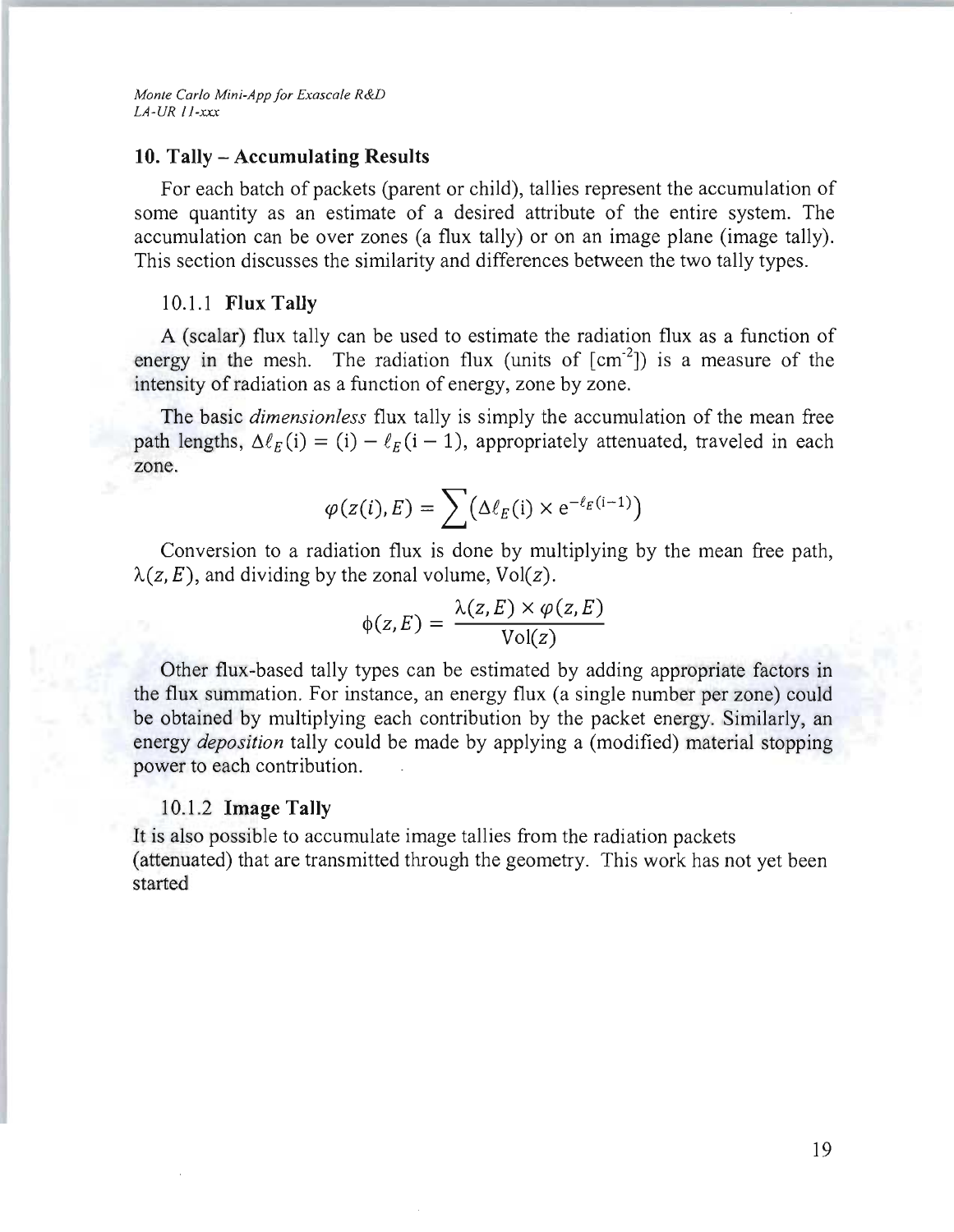*Monte Carlo Mini-App for Exascale R&D LA-UR ii-xxx* 

#### **11. Spawn - Creating Child Packets**

With the calculated list of attenuation lengths,  $\ell(i)$ , found above, we can generate randomly sample secondaries (child packets) emitted from reactions of the parent packet with the materials in the geometry. These packets will be used to calculate additional contributions to tally estimates. In a radiography calculation, for example, the (first generation) "parent" batch contributions represent a direct image. Child packet batches will represent a scatter contribution to calculated images.

A reaction distance in mean free paths can be sampled using the formula  $d\ell' = -\ln$ [Frand] where a random value, rand  $\in \{0,1\}$  is used. *Note that this is always a positive value.* 

If we sample *multiple* steps accumulating the random strides until we exceed the maximum length (in mean free paths) along a trace, we obtain the number child packets to generate and enough information to determine their initial locations.

$$
\ell^{'}(k) = \ell^{'}(k-1) + [-\ln(rand)] \text{ for } k \in \{1, n \in \ell^{'}(n) < \ell_{\max}\}
$$

Figure 3: Secondaries Example. In this example continued from Figure 2, two child packets are created in zones 12 and 28, respectively. Their origins will lie on the original track. The energy, direction and weight will be sampled using reaction kinematics for the respective materials using the original packet energy and direction as input.

The child locations found are given in cumulative mean free paths. These values are used to identify the zones in which the reactions occur and are also converted back into physical distances (from the parent's origin) to establish the secondary origins. A child packet is created in the  $n<sup>th</sup>$  zone of a segment, s. zone(n), where  $\ell(n - 1) \leq \ell' < \ell(n)$ . The physical distances from the parent's origin (measured along the parent's direction) to the child packet origin is given by:

$$
d'(i) = \lambda(z(n), E) \times (\ell'(i) - \ell(n)) + \left( \sum_{j=1}^{n-1} [\lambda(z(j), E) \times \ell(j)] \right)
$$

The new origins (as points) are obtained from the distances  $d'$  (:) and the parent data, *Po.*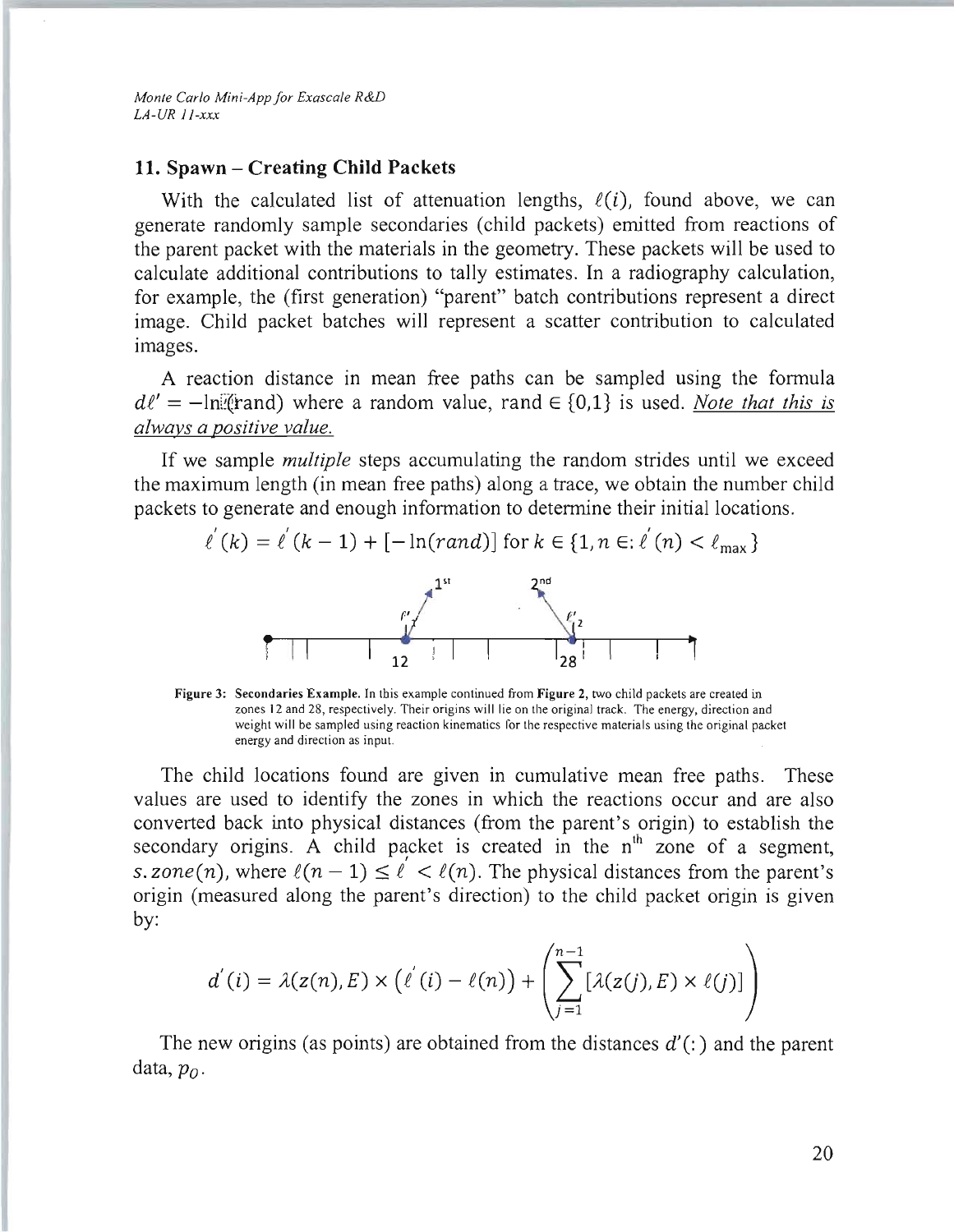*Monte Carlo Mini-App for Exascale R&D LA-UR 11-xxx* 

$$
p'(t) \cdot pos = p_0 \cdot pos + p_0 \cdot dir \times d'(t)
$$

The direction, energy and *final* weight of each child will be randomly sampled using reaction kinematics defined by the cross sections<sup>1</sup>. The *colliding* weight is the parent weight,  $p_0$ , wgt, attenuated by the distance to the collision.

$$
p^{'}(:).wgt = p_0.wgt \times e^{-\ell^{'}(:)}
$$

Reaction kinematics can increase or decrease a child packet's weight. For example, if the collision is a capture (absorption), the kinematic weight is zero and we can discard the child. But if the collision is an  $(n, 2n)$  reaction (one neutron in, two out), the kinematic weight is two. In this case, we can either generate two child packets each of the colliding weight or one child of twice the colliding weight.

After creation, a batch of these child packets (all arising from a parent batch) will be processed as its own "batch" with results being added to appropriate parent batch tallies. Child packets are processed through the same computational as their parents: RayTrace, Segment, Attenuate, Spawn (if more generations are needed or requested) and Tally. The Normalize step can be deferred until all required/requested generation batches are completed.

It is possible to spawn multiple generations (parent  $\rightarrow$  child  $\rightarrow$  grandchild...) and accumulate the results. For now, the number of levels will be taken as zero (no children) or one (one generation) with an option for more generations as a runtime parameter.

 $<sup>1</sup>$  See Appendix B for consideration of Center of Momentum [CM] corrections to reaction kinematics</sup>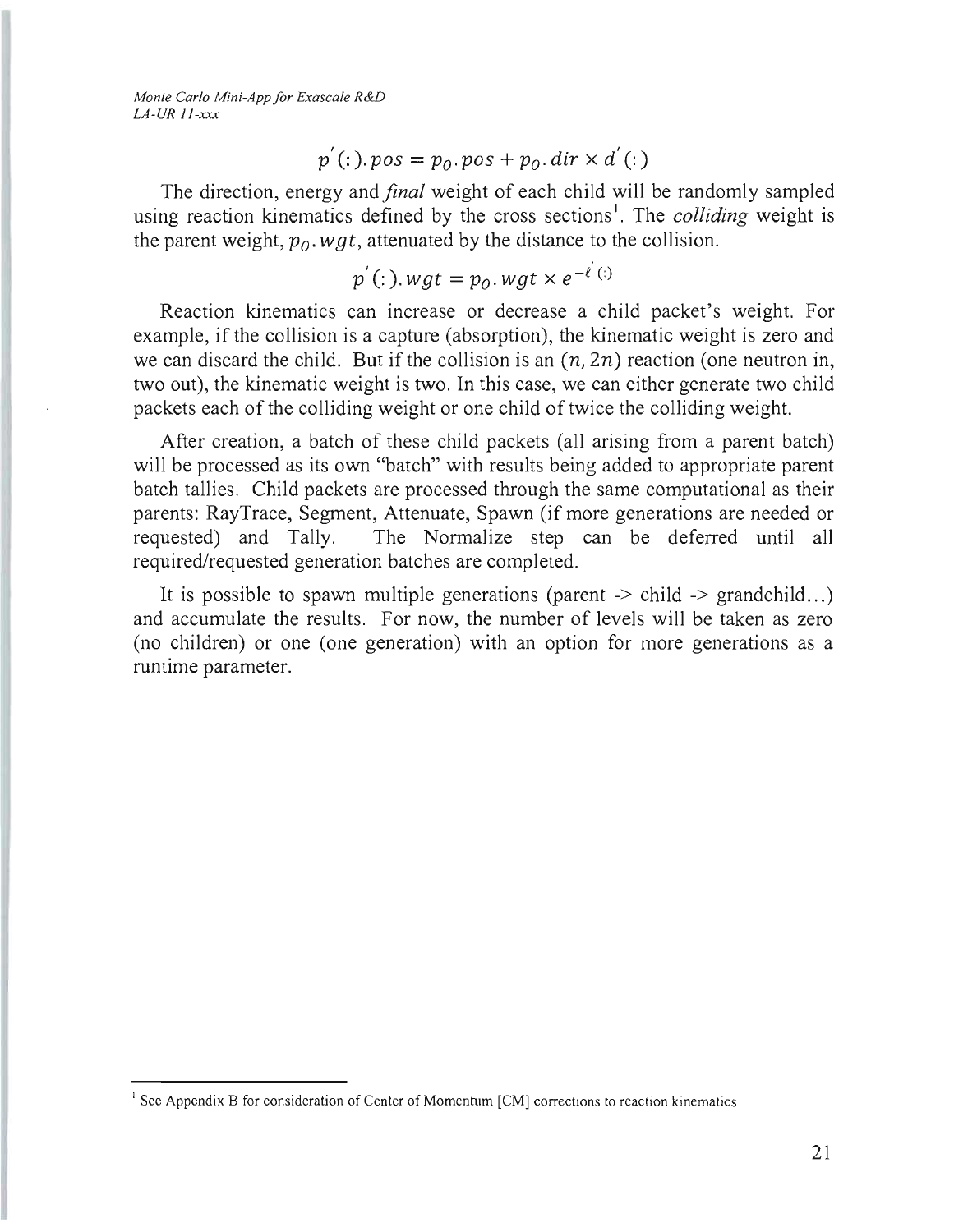*Monte Carlo Mini-App for Exascale R&D LA-UR 11-xxx* 

#### **Appendix A: Source Distributions and Sampling**

Generation of initial radiation packets requires the provision of probability distribution functions (PDFs) and sampling techniques to be used with them. This appendix describes some common source distributions, simple descriptions for them and methods for randomly sampling from them.

Source descriptions may include intensity (weight), location, direction, energy and perhaps time. The radiation type of a source must also be known and may include more than one radiation type. For a single radiation type, the source can have up to nine (9) independent variables  $-$  a 9D phase space. It is possible for the PDFs to be inseparable functions of all of these variables, however, in practice, the function is separable (or approximately separable) into simple functional forms of the different variables.

The general form for sampling a random value  $(x)$  from a PDF described by a function  $f(x)$  is

$$
\varepsilon = \frac{\int_{c_{min}}^{x} f(c)dc}{\int_{c_{min}}^{c_{max}} f(c)dc}
$$

where  $\varepsilon \in (0,1]$ . For many analytic PDFs, a closed form for x can be derived. More complicated forms may require a rejection-based sampling scheme. Examples of both for sampling a direction randomly in  $4\pi$  are given in Appendix B.

For the purposes of this application, energy, weight and time will be considered as independent (uncorrelated) variables in the phase space. PDFs for these variables wil1 be supported as piecewise-constant (histogram), piecewise-linear and polynomial forms.

Location will be considered to be independent of direction in most cases. Note that this is an oversimplification for many applications, but will suffice for the purposes of this mini-App. Only for uniform spherical sources and planar sources coupled with non-isotropic directional PDFs will a correlation be supported. In these cases, the direction sampled will be with respect to [w.r.t.] the radial location vector (for spherical volumes) and w.r.t. the surface normal vector (for surface sources). Hence, in those cases, a rotation of the sampled direction is required to convert it to the default Cartesian system.

**Location:** Volume, surface and point distributions will be supported. Point sources are obvious. For a single point, each packed will originate at that point. For multiple points, each point will be given a probability. A packet's origin will be chosen randomly from the list using the probabilities.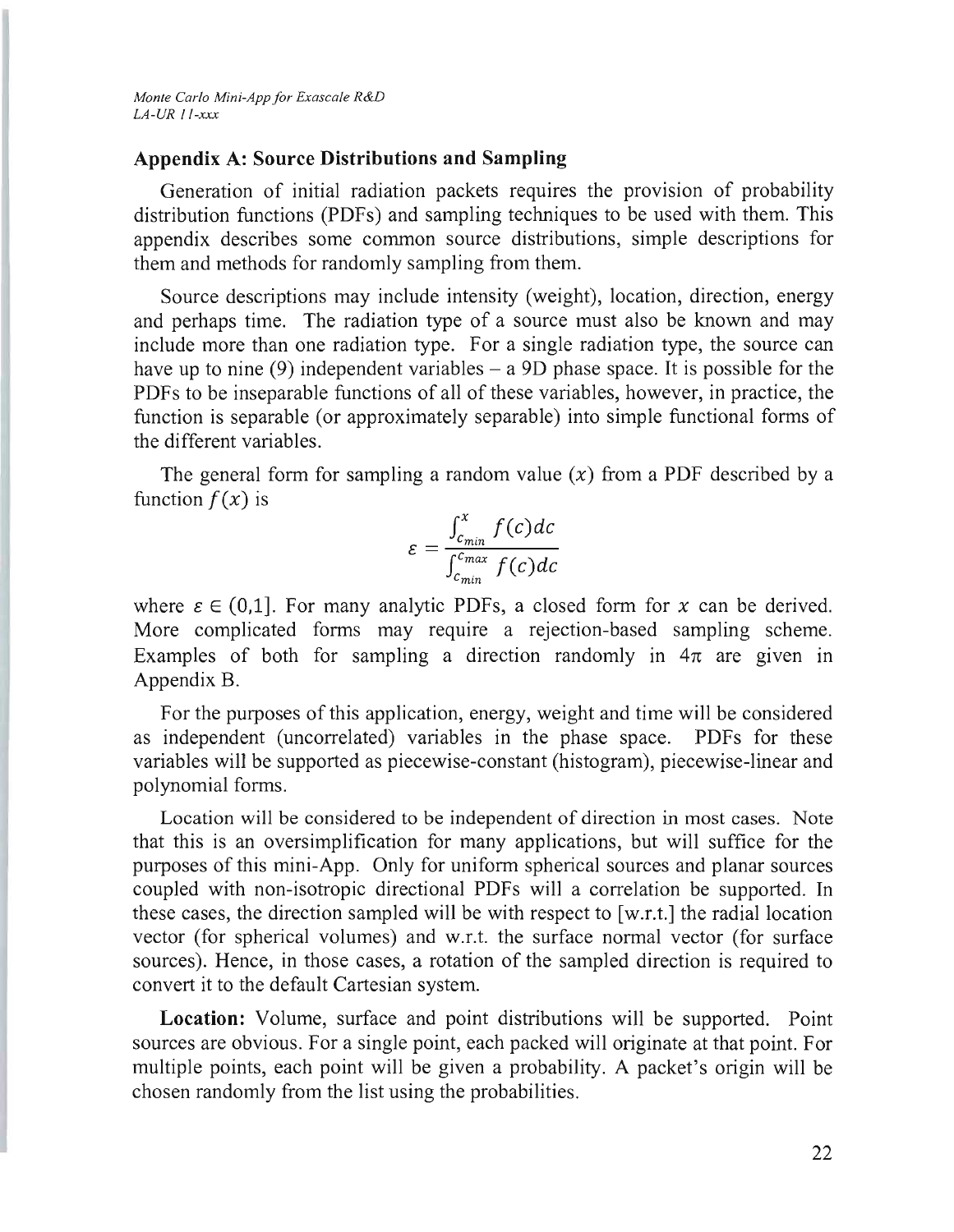*Monte Carlo Mini-App for Exascale R&D LA-UR If-xxx* 

Surface sources will be supported from planes and spheres.

Volume sources that vary in Cartesian location  $(x,y,z)$  or radius  $(R)$  will be permitted with polynomial forms. The most basic form is a uniform distribution within a spherical or parallelepiped volume.

- *Uniform Parallelepiped:* Sampling a location in a uniform parallelepiped is straightforward. A position along each axis is sample uniformly within the limits along that axis, i.e.,  $x = x_{min} + \varepsilon \times (x_{max} - x_{min})$  for  $\varepsilon \in (0,1]$ . If the parallelepiped is not aligned with the default Cartesian coordinate system, the simplest approach is to sample as if it is aligned and apply the necessary, fixed rotation.
- *Uniform Sphere:* For a uniform spherical distribution of radius  $R_{max}$ , a radius is sampled using the cube-root of one random number  $\varepsilon \in (0,1]$ :

$$
r = R_{max} \times \varepsilon^{1/3}
$$

This form is obtained by substituting  $f(c)dc = r^2 dr$  into the general form given above with radial limits of  $[0, R_{max}]$ . The orientation within the sphere is calculated using the methods described in Appendix B for choosing a random isotropic direction in  $4\pi$ ,  $\overline{\langle u, v, w \rangle}$ . For this purpose, the result is equivalent to a random rotation with respect to the default z-axis. Multiplying a random rotation by a random radius  $r$  gives a random Cartesian position:  $p. pos(1:3) = r \times \overrightarrow{\langle u, v, w \rangle}$ .

**Direction:** Direction distributions can be isotropic or angularly biased. The forms this mini-App will support are isotropic and cylindrically-symmetric anisotropic.

- *Isotropic:* See Appendix B for methods to sample from a fully isotropic distribution.
- *Anisotropic:* A cylindrically symmetric anisotropic distribution is one that varies as a function of the angle from a specified symmetry axis. The symmetry axis may be arbitrarily defined by a constant unit direction or may be correlated to a chosen location. See the discussion above for how this axis is correlated to some location PDFs. Azimuthally around the symmetry axis, the distribution is assumed to be uniform, i. *e.,* the azimuthal angle is a random value  $\phi \in (0,2\pi]$ . Axial distributions will be supported as functions of the *cosine* of the axial angle, *e.g.,*  $f(c)dc = \cos(\theta)d\theta$ , in the general form. Limits on the range of  $\theta$  will also be permitted, specifically being helpful for radiography point sources. One commonly used set of functions are the Legendre polynomials  $[P_n]$ . Note that the isotropic distribution is a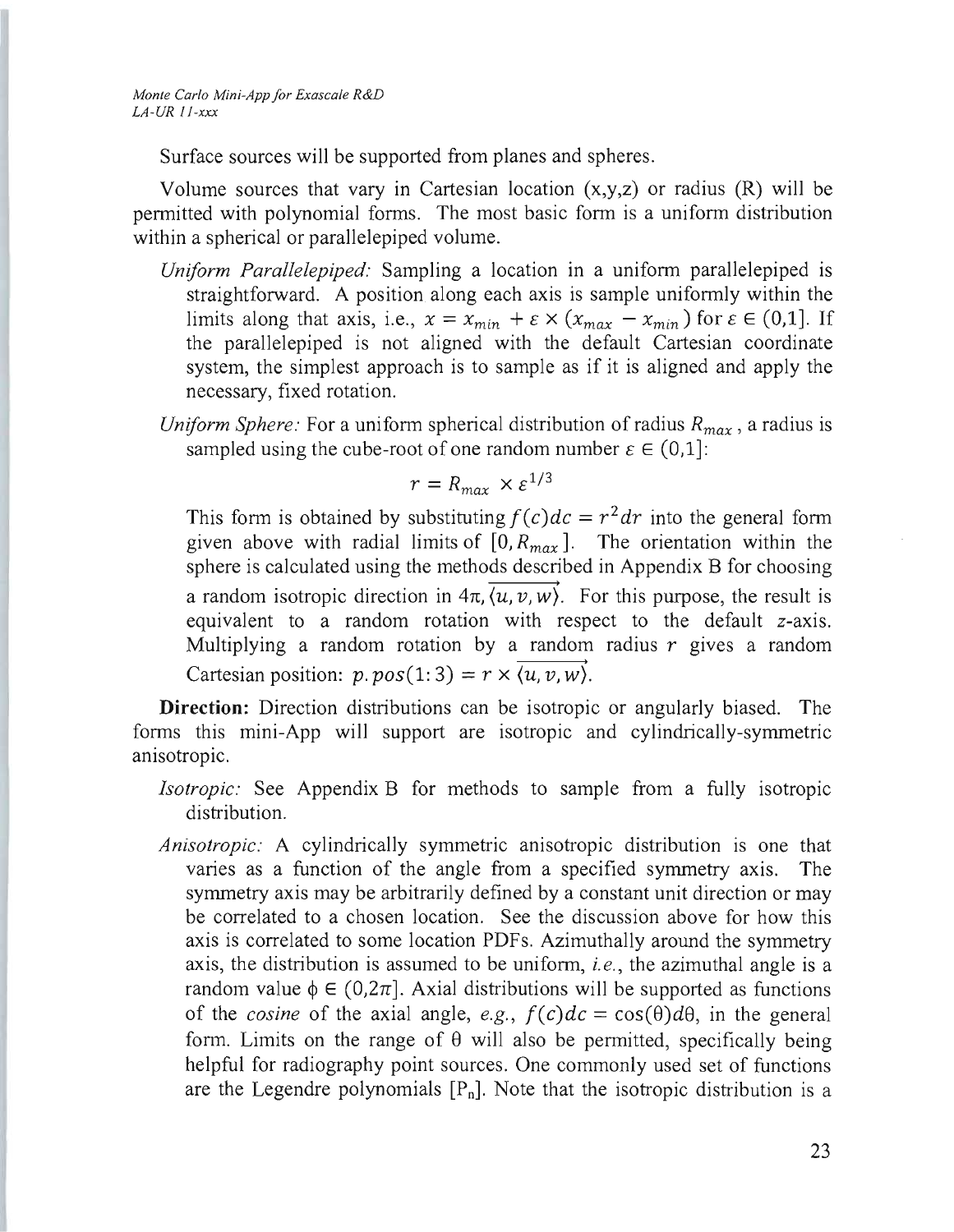*Monte Carlo Mini-App for Exascale R&D LA-UR II-xxx* 

 $\sim 10^7$ 

special case of this with  $f(c) = 1$  [P<sub>0</sub>]. There is a recursive form for Legendre polynomials:

$$
P_0 = 1
$$
  
\n
$$
P_1 = x
$$
  
\n
$$
P_{n+1}(x) = \frac{(2n+1)xP_n(x) - nP_{n-1}(x)}{n+1}
$$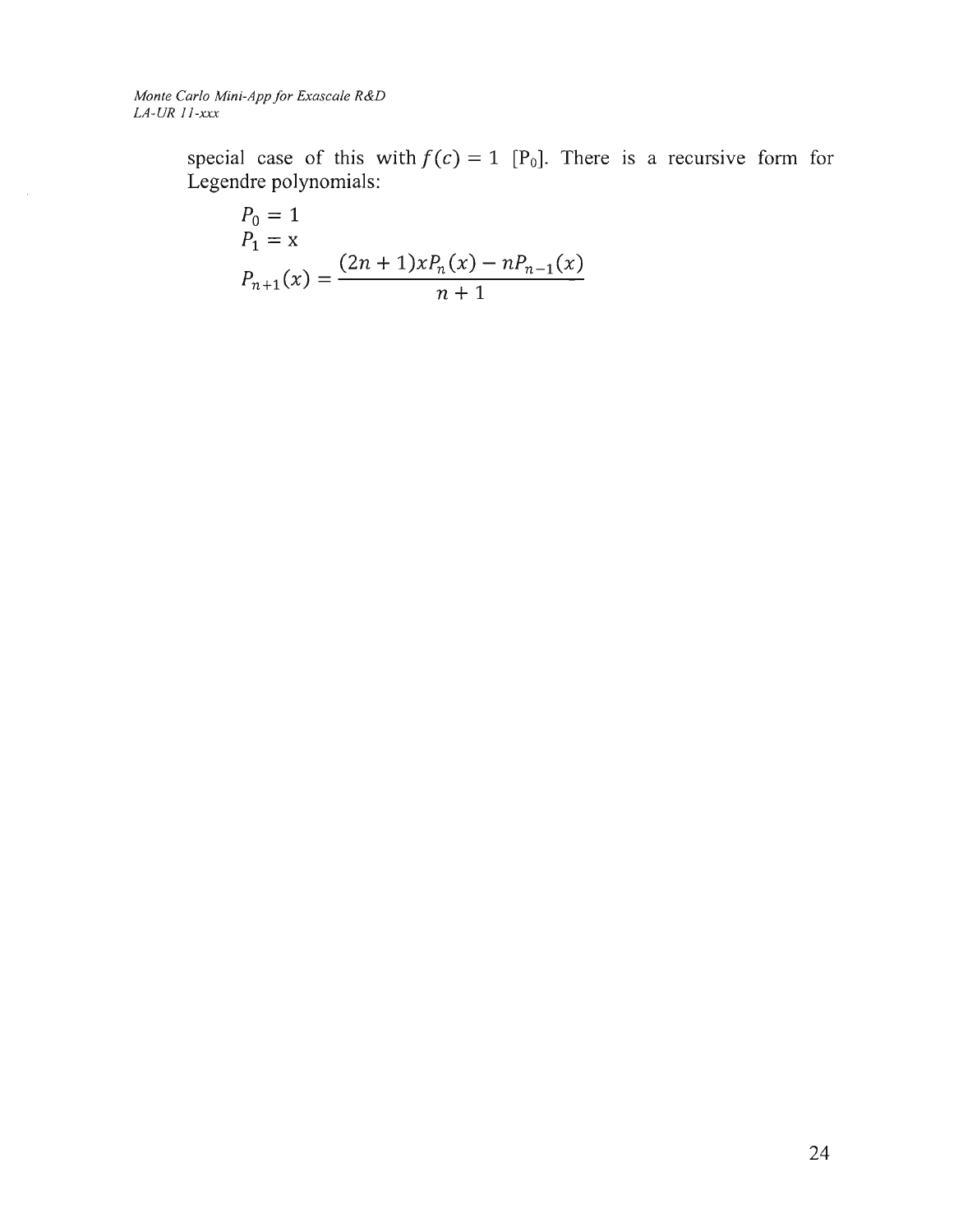*Monte Carlo Mini-App for Exascale R&D LA-UR 11-xxx* 

#### **Appendix B: Sampling a Random Direction in**  $4\pi$

Sampling a direction randomly in 3-space can be equated to uniformly sampling locations on a unit sphere. Such locations can be specified by two angles, an axial angle in the range  $[0, \pi]$ ; and an azimuthal angle in the range  $[0, 2\pi]$ . The azimuthal angle is uniformly distributed in *angle*. However, the axial angle is uniformly distributed in the *cosine of the angle.* 

There are direct and rejection approaches to sampling random values that meet these conditions.

#### **Direct Technique:**

The *z* direction cosine, w, is randomly distributed between  $(-1, 1]$ , so it can be chosen simply with one random number,  $\epsilon \in (0,1]$ :

$$
w = 2\varepsilon - 1
$$

The *transverse* direction cosine, call it  $\beta$ , is given by:

$$
\beta = \sqrt{1 - w^2}
$$

Note that  $\beta = \sqrt{u^{\nu} + v^2}$  as well.

The azimuthal angle is randomly distributed between  $(0.2\pi)$ . For such a random angle,  $\epsilon \in (0, 2\pi]$ , the direction *cosines* for x and y are given by

$$
u = \beta \times \cos(\varepsilon)
$$
  

$$
v = \beta \times \sin(\varepsilon)
$$

# **2D Rejection Technique<sup>2</sup> :**

It may be faster to reject some values than calculate trig functions. The azimuthal direction cosines, *u* and *v,* can be sampled using a rejection scheme.

With w and  $\beta$  calculated as above, choose two random values, a and b, in the range  $(-1, 1]$ .

- If  $(a^2 + b^2) > 1$ , reject the pair and choose again. (~21.5% likelihood of rejection)
- When accepted values are found (~78.5% likelihood for any pair), *u* and  $\nu$  are given by:

$$
u = \beta \times \frac{(a^2 - b^2)}{(a^2 + b^2)}
$$

$$
v = \beta \times \frac{(2ab)}{(a^2 + b^2)}
$$

<sup>&</sup>lt;sup>2</sup> Monte Carlo Particle Transport Methods: Neutron and Photon Calculations, Lux & Koblinger, CRC Press, 1990